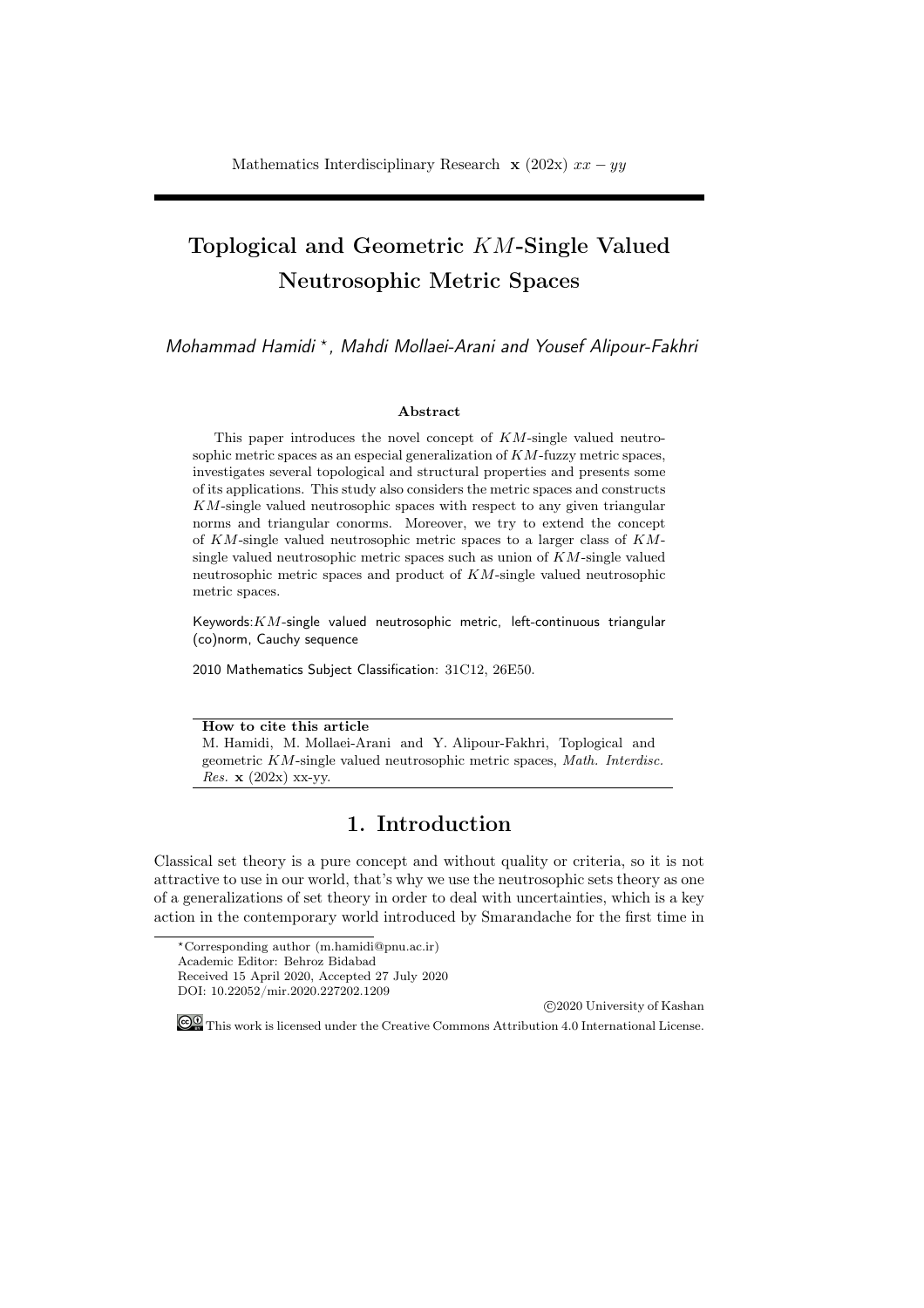1998 and 2005 [11]. This concept is a new mathematical tool for handling problems involving imprecise, indeterminacy, and inconsistent data. This theory describes an important role in modeling and controlling unsure hypersystems in nature, society and industry. In addition, fuzzy topological spaces as a generalization of topological spaces, have a fundamental role in construction of fuzzy metric spaces as an extension of the concept of metric spaces. The theory of fuzzy metric spaces works on finding the distance between two points as non-negative fuzzy numbers, which have various applications. The structure of fuzzy metric spaces is equipped with mathematical tools such as triangular norms and fuzzy subsets depending on time parameter and on other variables. This theory has been proposed by different researchers with different definitions from several points of views  $(1, 2, 3, 7)$ , and that this study was applied to the notion of KM-fuzzy metric space introduced in 1975 [2] by Kramosil and Michalek. Further materials regarding the single valued neutrosophic metric sets and their applications in, graphs, hypergraphs and neutro algebras are available in the literature too [4, 5, 6].

Regarding these points, we introduce the concept of *KM*-single valued neutrosophic metric spaces as an application of neutrosophic sets. Although we apply three fuzzy subsets in our definition but it has limited their sum of three fuzzy subsets in to a fuzzy subset. Also we proved that *KM*-single valued neutrosophic metric spaces have both non-increasing fuzzy subsets and non-decreasing fuzzy subsets. It has tried to construct a larger class of *KM*-single valued neutrosophic metric spaces with respect to union and product operations. Metric spaces have an important role in generating the *KM*-single valued neutrosophic metric spaces via any triangular norms and triangular conorms; therefore, we analyzed the relation between the class of metric spaces and *KM*-single valued neutrosophic metric spaces. Moreover, we presented the ball subsets in *KM*-single valued neutrosophic metric spaces and proved that ball subsets are open subsets. Furthermore, the present study aimed to generate some topologies on the base set of *KM*single valued neutrosophic metric spaces with respect to open balls and it is one of the main motivations of introducing the *KM*-single valued neutrosophic metric spaces. The *KM*-single valued neutrosophic metric spaces are not necessarily infinite spaces. Thus, another important motivation of this study is the construction of finite *KM*-single valued neutrosophic metric spaces. This study also presented an induced equivalence in relation to *KM*-single valued neutrosophic metric spaces such that a quotient of given *KM*-single valued neutrosophic metric space is a *KM*-single valued neutrosophic metric space. This study generated some metrics on any nonempty sets using the concept of *KM*-single valued neutrosophic metric spaces and extended *KM*-single valued neutrosophic metric spaces to a family of metric spaces with left-continuous metrics. For the significance of the applicability of this argument, we presented an example of application of *KM*-single valued neutrosophic metric space on economic and it encouraged us to develop this study.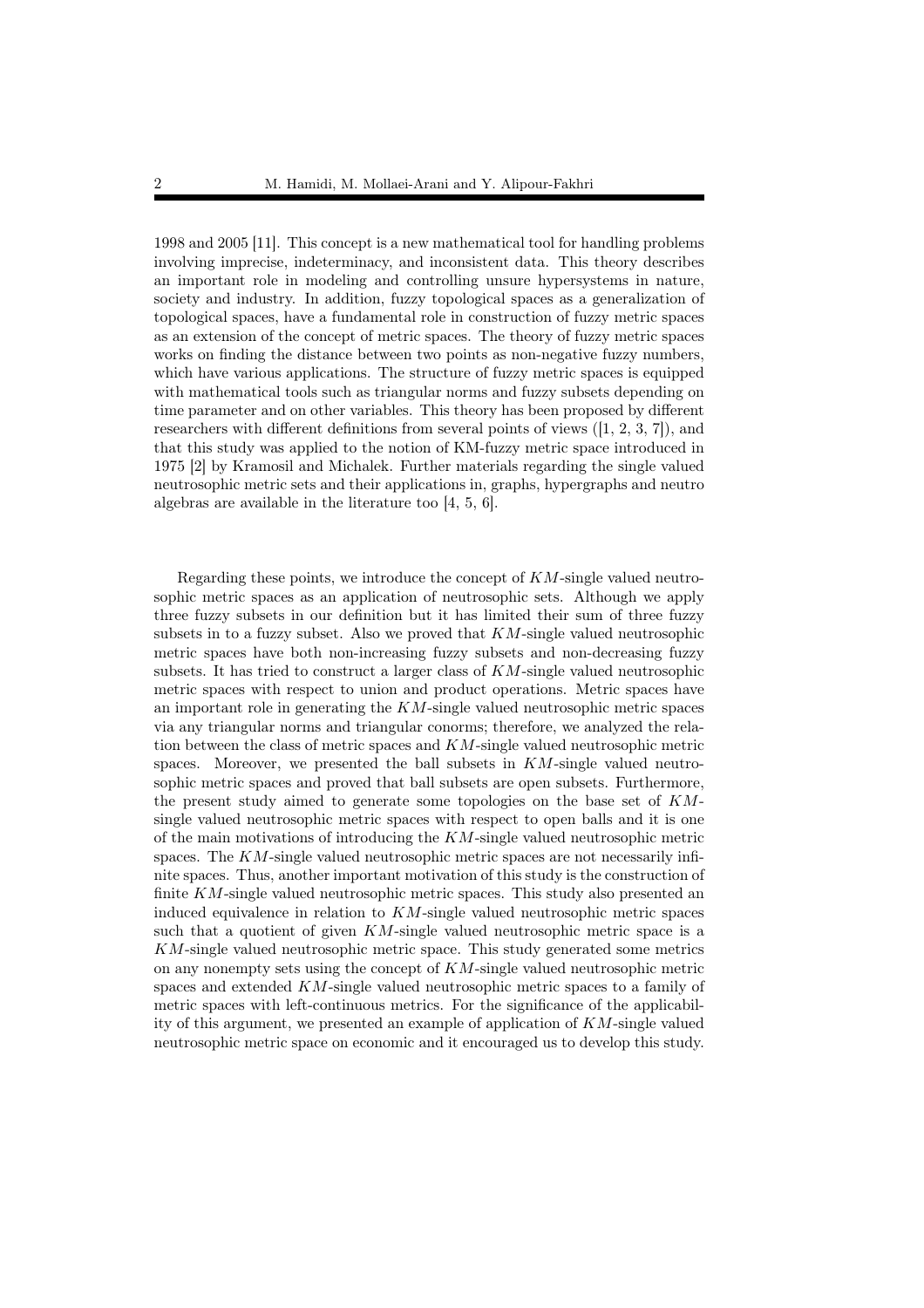### 2. Preliminaries

This section presented some definitions and results which are used in following sections.

Definition 2.1. [11] Let *V* be a universal set. A neutrosophic set (NS) *X* in *V* is an object has the following form  $X = \{(x, T_X(x), I_X(x), F_X(x)) \mid x \in V\}$ , or  $X: V \to [0, 1] \times [0, 1] \times [0, 1]$  which is characterized by a truth-membership function  $T_X$ , an indeterminacy-membership function  $I_X$  and a falsity-membership function *F<sub>X</sub>*. There is no restriction on the sum of  $T_X(x)$ ,  $I_X(x)$  and  $F_X(x)$ , therefore 0<sup>−</sup> ≤ sup  $T_X(x)$  + sup  $I_X(x)$  + sup  $F_X(x)$  ≤ 3<sup>+</sup>.

**Definition 2.2.** [10] A binary operation  $T : [0,1] \times [0,1] \rightarrow [0,1]$  is a t-norm if it for all  $x, y, z, w \in [0, 1]$  satisfies the following:

- (*i*)  $T(1, x) = x$ ;
- (*ii*)  $T(x, y) = T(y, x);$
- $(iii)$   $T(T(x, y), z) = T(x, T(y, z));$
- (*iii*) If  $w \leq x$  and  $y \leq z$  then  $T(w, y) \leq T(x, z)$ .

**Definition 2.3.** [8] A triplet  $(X, \rho, T)$  is called a *KM*-fuzzy metric space, if *X* is an arbitrary non–empty set, *T* is a left-continuous t-norm and  $\rho: X^2 \times \mathbb{R}^{\geq 0} \to [0, 1]$ is a fuzzy set, such that for each  $x, y, z \in X$  and  $t, s \geq 0$ , we have:

- (*i*)  $\rho(x, y, 0) = 0$ ,
- (*ii*)  $\rho(x, x, t) = 1$  for all  $t > 0$ ,
- (*iii*)  $\rho(x, y, t) = \rho(y, x, t)$ (commutative property),
- (*iv*)  $T(\rho(x, y, t), \rho(y, z, s)) \leq \rho(x, z, t + s)$ (triangular inequality),
- $(vi)$   $\rho(x, y, -) : \mathbb{R}^{\geq 0} \to [0, 1]$  is a left-continuous map,
- $(vii)$   $\rho(x, y, t) \rightarrow 1$ , when  $t \rightarrow \infty$ .
- (*viii*)  $\rho(x, y, t) = 1, \forall t > 0$  implies that  $x = y$ .

If  $(X, \rho, T)$  is satisfied in conditions  $(i)-(vii)$ , then it is called a  $KM$ -fuzzy pseudometric space and  $\rho$  is called a  $KM$ -fuzzy pseudometric.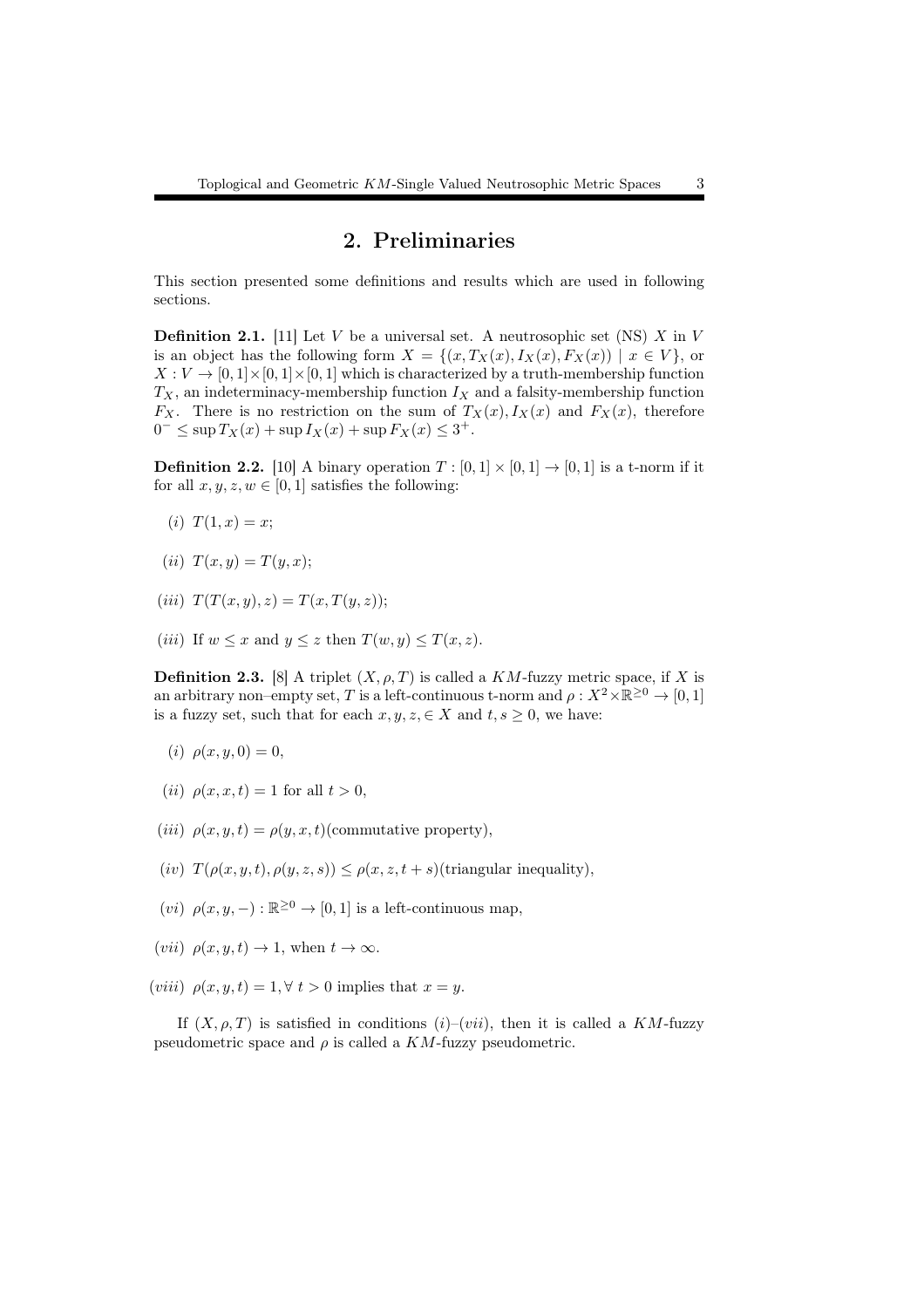### 3. *KM*-Single Valued Neutrosophic Metric Space

In this section, we introduce the concept of *KM*-single valued neutrosophic metric spaces and investigate their properties. In addition, we generate *KM*-single valued neutrosophic metric spaces with respect to metric spaces.

**Definition 3.1.** A triplet  $(X, \rho_1, \rho_2, \rho_3, T, S)$  is called a *KM*-single valued neutrosophic metric space, if *X* is an arbitrary nonempty set, *T* is a left-continuous t-norm, *S* is a left-continuous t-conorm, and  $\rho_1, \rho_2, \rho_3 : X^2 \times \mathbb{R}^{\geq 0} \to [0,1]$  are fuzzy subsets, such that for each  $x, y, z \in X$  and  $t, s \geq 0$ , we have:

- (*i*)  $\rho_1(x, y, 0) = 0$  and for all  $i \in \{2, 3\}, \rho_i(x, y, 0) = 1$ ,
- (*ii*)  $\rho_1(x, x, t) = 1$  and for all  $i \in \{2, 3\}, \rho_i(x, x, t) = 0$ , where  $t > 0$ ,
- (*iii*) for all  $i \in \{1, 2, 3\}$ ,  $\rho_i(x, y, t) = \rho_i(y, x, t)$ (commutative property),
- $(v)$  *T*( $\rho_1(x, y, t)$ ,  $\rho_1(y, z, s)$ )  $\leq \rho_1(x, z, t + s)$  and for all  $i \in \{2, 3\}$ ,  $S(\rho_i(x, y, t)$ ,  $\rho_i(y, z, s)$ ) >  $\rho_i(x, z, t + s)$  (triangular inequality),
- (*vi*) for all  $i \in \{1, 2, 3\}$ ,  $\rho_i(x, y, -) : \mathbb{R}^{\geq 0} \to [0, 1]$  are left-continuous maps,
- $(vii)$   $\lim_{t \to \infty} \rho_1((x, y, t)) = 1$  and for all  $i \in \{2, 3\}$ ,  $\lim_{t \to \infty} \rho_i((x, y, t)) = 0$ ,

(*viii*) for all  $t \in \mathbb{R}^+$  and for all  $x, y \in X$ , we have  $0 \le \sum_{i=1}^3$ *i*=1  $\rho_i(x, y, t) \leq 1$ ,

 $(ix)$   $\forall$   $t > 0$ ,  $\rho_1(x, y, t) = 1$  implies that  $x = y$  and for all  $i \in \{2, 3\}$ ,  $\forall$   $t >$ 0,  $\rho_i(x, y, t) = 0$  implies that  $x = y$ .

If  $(X, \rho_1, \rho_2, \rho_3, T, S)$  satisfies in conditions  $(i)$ – $(viii)$ , then it is called a *KM*single valued neutrosophic pseudometric space and triple  $(\rho_1, \rho_2, \rho_3)$  is called a *KM*-single valued neutrosophic pseudometric.

The following proposition shows that *KM*-single valued neutrosophic metrics are different from *KM*-fuzzy metrics.

**Proposition 3.2.** *Let*  $(X, \rho_1, \rho_2, \rho_3, T, S)$  *be a KM*-single valued neutrosophic *metric space. Then for all*  $x, y \in X$  *and*  $t \in \mathbb{R}^+$ 

- $(i)$   $\rho_1(x, y, t) + \rho_2(x, y, t) + \rho_3(x, y, t) \neq 0;$
- $(iii) \ \rho_2(x, y, t) + \rho_3(x, y, t) \neq 1;$
- (*iii*) *if*  $\rho_2(x, y, t) = \rho_3(x, y, t)$ , then  $\rho_2(x, y, t) < \frac{1}{2}$ , where  $t > 0$ ;
- (*iv*)  $\rho_1(x, y, t) = 1$ , *if and only if*  $\rho_2(x, y, t) + \rho_3(x, y, t) = 0$ .

*Proof.* It is immediate by definition.

 $\Box$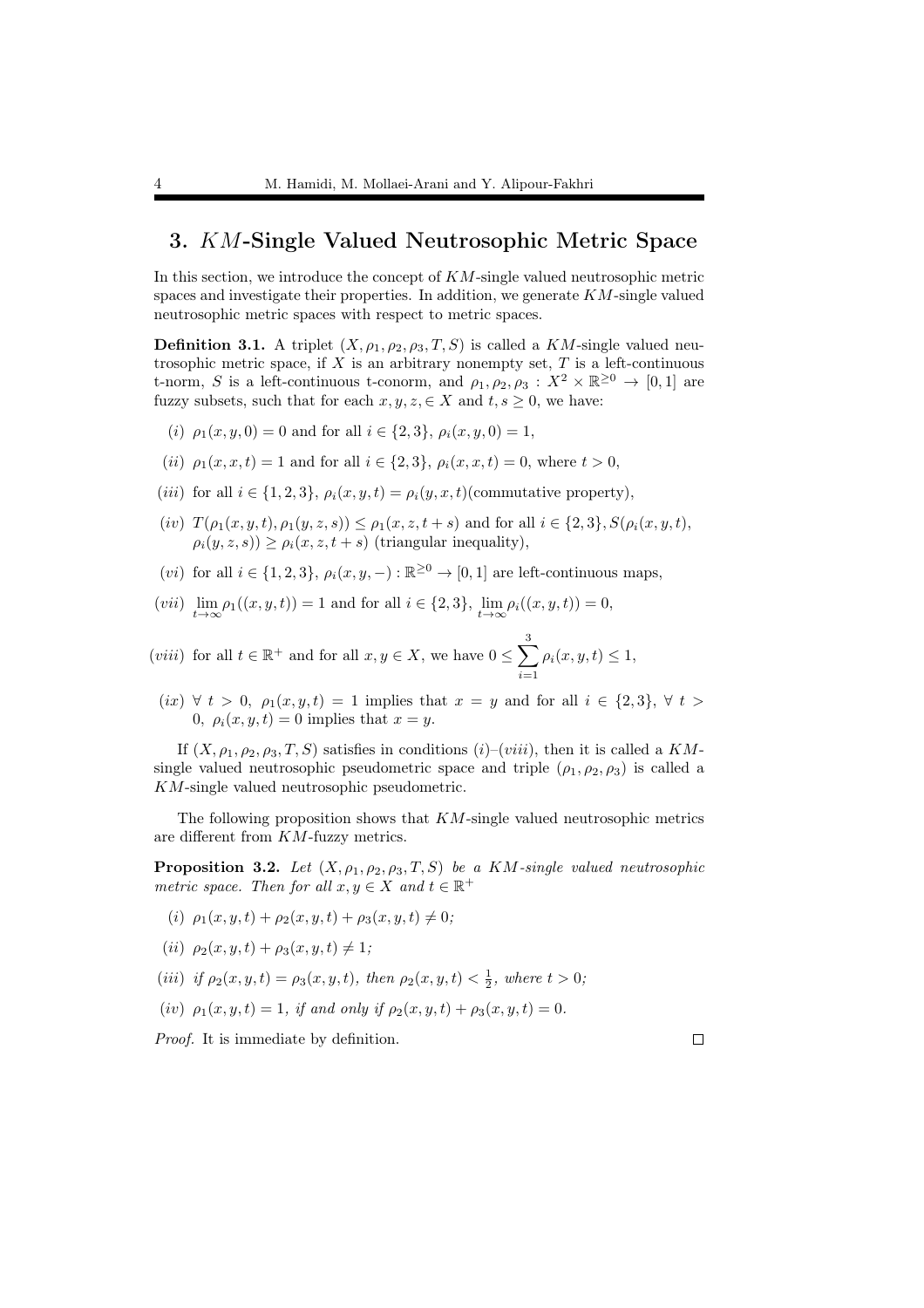From now on, for all  $x, y \in [0, 1]$  we consider  $T_{min}(x, y) = \min\{x, y\}$ ,  $T_{pr}(x, y) =$  $xy, T_{lu}(x, y) = \max(0, x + y - 1), T_{do}(x, y) =$  $\sqrt{ }$  $\frac{1}{2}$  $\mathfrak{t}$  $\grave{x}y$  $\frac{xy}{x+y-xy}$  if  $(x, y) ≠ (0, 0)$ 0 if  $(x, y) = (0, 0)$ ,  $C_T = \{T : [0,1] \times [0,1] \to [0,1] \mid T$  is a left-continuous t-norm},  $S_{max}(x,y) =$ 

 $\max\{x, y\}$ ,  $S_{pr}(x, y) = x + y - xy$ ,  $S_{lu}(x, y) = \min(1, x + y)$  and  $C_S = \{S :$  $[0,1] \times [0,1] \rightarrow [0,1]$  *| S* is a left-continuous t-conorm}.

In what follows, we investigate some properties of the *KM*-single valued neutrosophic metric spaces.

**Definition 3.3.** Let  $(X, \rho_1, \rho_2, \rho_3, T, S)$  be a  $KM$ -single valued neutrosophic metric space, let  $(x_n)_n$  be a sequence in *X* and  $x \in X$ . We say that

- (*i*)  $(x_n)_n$  converges to *x*, if for all  $t \in \mathbb{R}^+$  we have  $\lim_{n \to \infty} \rho_1(x_n, x, t) = 1$  and  $\lim_{n \to \infty} \rho_2(x_n, x, t) = \lim_{n \to \infty} \rho_3(x_n, x, t) = 0$ . It means that for all  $t \in \mathbb{R}^+$  and  $t \to \infty$ for all  $0 < \epsilon < 1$ , there exists  $N \in \mathbb{N}$ , such that for all  $n \geq N$ ,  $1 - \epsilon <$  $\rho_1(x_n, x, t), \rho_2(x_n, x, t) < \epsilon$  and  $\rho_3(x_n, x, t) < \epsilon$ .
- (*ii*)  $(x_n)_n$  is a Cauchy sequence if and only if for each  $t \in \mathbb{R}^+$  and  $p > 0$  $\lim_{n \to \infty} \rho_1(x_n, x_{n+p}, t) = 1$  and  $\lim_{n \to \infty} \rho_2(x_n, x_{n+p}, t) = \lim_{n \to \infty} \rho_3(x_n, x_{n+p}, t) = 0$

In [3], George and Veeramani proved that every *GV* -fuzzy metric is a nondecreasing map. In a similar way we have the following Theorem on the *KM*-single valued neutrosophic metric spaces.

**Theorem 3.4.** *Let*  $(X, \rho_1, \rho_2, \rho_3, T, S)$  *be a KM-single valued neutrosophic metric space.* Then  $\rho_1(x, y, -) : \mathbb{R}^{\geq 0} \to [0, 1]$  *is a non-decreasing map and for all*  $i \in$  ${2, 3}$ *,*  $\rho_i(x, y, -): \mathbb{R}^{\geq 0} \to [0, 1]$  *are non-increasing maps.* 

*Proof.* Let  $0 \le t < s$ . If  $t = 0$ , then for all  $t > 0$ ,  $\rho_2(x, y, 0) = 1 \ge \rho_2(x, y, s)$ . But for all  $t \neq s$  if  $\rho_2(x, y, t) < \rho_2(x, y, s)$ , then  $S(\rho_2(x, y, t), \rho_2(y, y, s-t)) \geq \rho_2(x, y, s)$ . By definition,  $\rho_2(y, y, s-t) = 0$ , and thus obtain that  $\rho_2(x, y, t) \geq \rho_2(x, y, s)$ , which is a contradiction and it implies that  $\rho_2(x, y, -) : \mathbb{R}^{\geq 0} \to [0, 1]$  is a non-increasing map. In a similar way,  $\rho_3(x, y, -) : \mathbb{R}^{\geq 0} \to [0, 1]$  is a non-increasing map and  $\rho_1(x, y, -) : \mathbb{R}^{\geq 0} \to [0, 1]$  is a non-decreasing map.  $\Box$ 

In [12], Rodrguez-Lopez and Romaguera, proved that every *GV* -fuzzy metric is a continuous map. In a similar way, one can see that *KM*-single valued neutrosophic metrics are left-continuous maps.

**Theorem 3.5.** Let  $(X, \rho_1, \rho_2, \rho_3, T, S)$  be a  $KM$ -single valued neutrosophic metric *space. Then for all*  $i \in \{1, 2, 3\}$ ,  $\rho_i$  *'s are left-continuous maps on*  $X^2 \times \mathbb{R}^{\geq 0}$ .

*Proof.* Let  $x, y \in X, t \in \mathbb{R}^+$  and  $(x'_n, y'_n, t'_n)_n$  be a sequence in  $X^2 \times \mathbb{R}^{\geq 0}$  that  $\lim_{n\to\infty} (x'_n, y'_n, t'_n) = (x, y, t)$ . Suppose that  $t/2 > \epsilon > 0$  be arbitrary. Since  $(\rho_1(x'_n, y'_n, t'_n))_n$  is a sequence in [0,1], there is a subsequence  $(x_n, y_n, t_n)_n$  of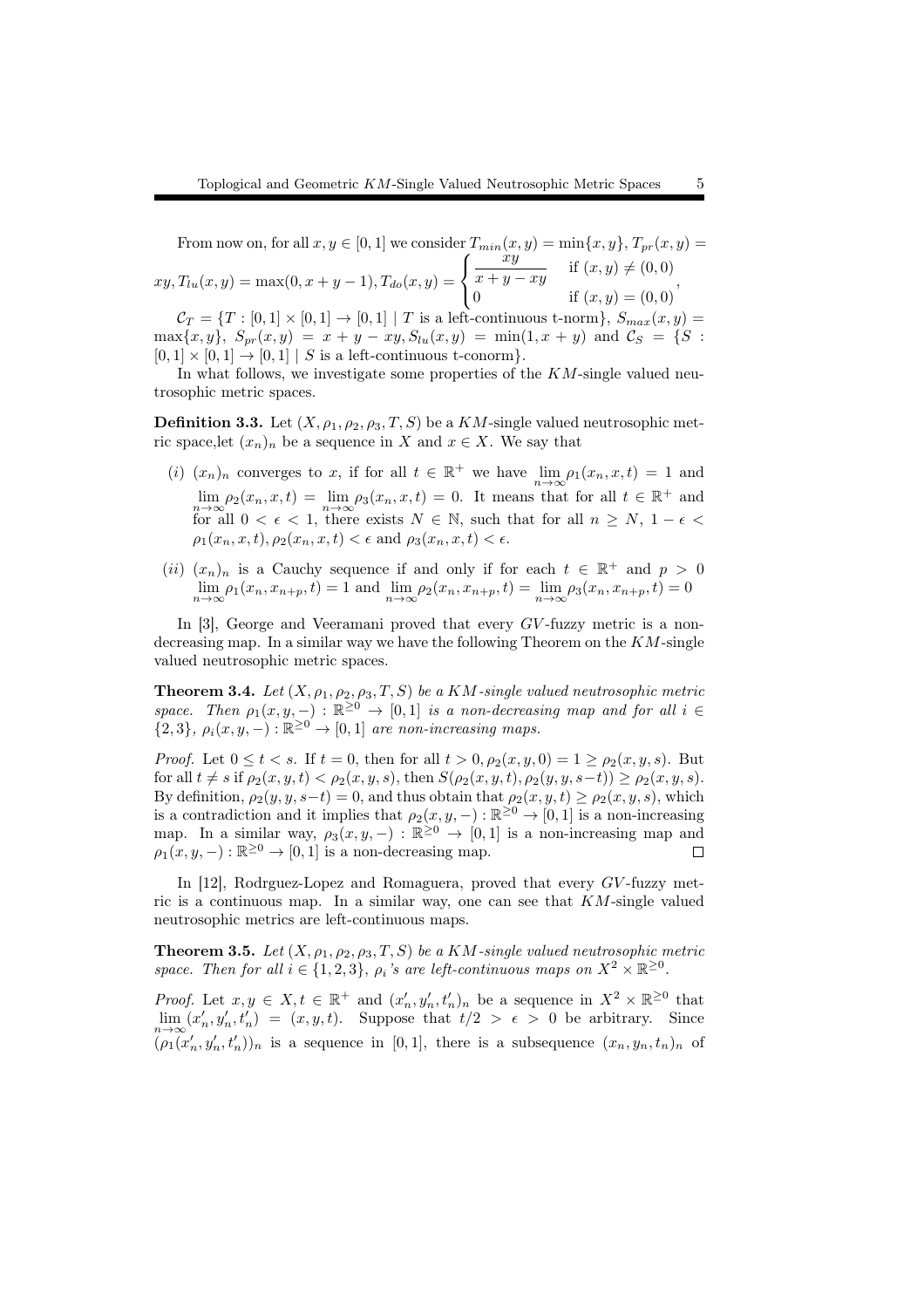$(x'_n, y'_n, t'_n)_n$  such that  $\rho_2((x_n, y_n, t_n))$  converges to some points of [0,1]. Now,  $\lim_{n\to\infty} t_n = t$  implies that there is  $N \in \mathbb{N}$  such that for all  $n \geq N$  we have  $t-\epsilon \leq t_n$ . Hence, for all  $n \geq N$  we have  $\rho_2(x_n, y_n, t_n) \leq \rho_2(x_n, y_n, t-\epsilon) \leq$  $S(\rho_2(x_n, x, \epsilon/2), \rho_2(x, y, t-2\epsilon), \rho_2(y, y_n, \epsilon/2))$  and  $\rho_2(x, y, t+2\epsilon) \leq \rho_2(x, y, t_n+\epsilon) \leq$  $S(\rho_2(x_n, x, \epsilon/2), \rho_2(x_n, y_n, t_n), \rho_2(y, y_n, \epsilon/2)).$  Thus  $\lim_{n \to \infty} \rho_2(x_n, y_n, t_n) \le S(0, \rho_2(x, \epsilon/2))$  $y, t - 2\epsilon$ , 0) =  $\rho_2(x, y, t - 2\epsilon)$ , so by left-continuity of the function  $\rho_2$  on  $\mathbb{R}^{\geq 0}$ , get that  $\lim_{\epsilon \to 0} (\lim_{n \to \infty} \rho_2(x_n, y_n, t_n)) \leq \lim_{\epsilon \to 0} (\rho_2(x, y, t - 2\epsilon)) = \rho_2(x, y, t).$  In addition,  $\rho_2(x, y, t + 2\epsilon) \geq S(0, \lim_{n \to \infty} \rho_2(x_n, y_n, t_n), 0) = \lim_{n \to \infty} \rho_2(x_n, y_n, t_n)$ . Thus  $\rho_2(x, y, t + 2\epsilon) \leq \lim_{n \to \infty} \rho_2(x_n, y_n, t_n)$  and by left-continuity of the function  $\rho_2$  on  $\mathbb{R}^{\geq 0}$ , get that  $\lim_{\epsilon \to 0} (\lim_{n \to \infty} \rho_2(x_n, y_n, t_n)) \geq \lim_{\epsilon \to 0} (\rho_2(x, y, t + 2\epsilon)) = \rho_2(x, y, t)$ . It follows that  $\rho_2$  is a left-continuous map on  $X^2 \times \mathbb{R}^{\geq 0}$ . In a similar way one can see that  $\rho_1$  and  $\rho_3$  are left-continuous maps on  $X^2 \times \mathbb{R}^{\geq 0}$ .  $\Box$ 

Let  $x_1, x_2, \ldots, x_n \in [0, 1]$ . Then for all  $T \in \mathcal{C}_T$  and  $S \in \mathcal{C}_S$ , we have  $T(x_1, x_2, \ldots, x_n)$  $x_3$  =  $T(T(x_1, x_2), x_3)$  and  $T(x_1, x_2, \ldots, x_{n-1}, x_n) = T(T(x_1, x_2, \ldots, x_{n-1}), x_n)$ . In a similar way  $S(x_1, x_2, x_3) = S(S(x_1, x_2), x_3)$  and  $S(x_1, x_2, \ldots, x_{n-1}, x_n)$  $= S(S(x_1, x_2, \ldots, x_{n-1}), x_n).$ 

**Lemma 3.6.** *Let*  $x_1, x_2, ..., x_n$  ∈ [0,1]*,*  $T \in \mathcal{C}_T$  *and*  $S \in \mathcal{C}_S$ *. Then* 

- (*i*) *if*  $0 \in \{x_1, x_2, \ldots, x_n\}$ , then  $T(x_1, x_2, \ldots, x_{n-1}, x_n) = 0$ ;
- (*ii*) *if*  $1 \in \{x_1, x_2, \ldots, x_n\}$ , then  $S(x_1, x_2, \ldots, x_{n-1}, x_n) = 1$ ;
- $(iii)$   $S_{max}(x_1, x_2, \ldots, x_{n-1}, x_n) \leq S(x_1, x_2, \ldots, x_{n-1}, x_n);$
- $(T(x_1, x_2, \ldots, x_{n-1}, x_n) \leq T_{min}(x_1, x_2, \ldots, x_{n-1}, x_n);$
- (*v*)  $T(x_1, x_2, \ldots, x_{n-1}, x_n) = 1$  *if and only if*  $x_1 = x_2 = \ldots = x_{n-1} = x_n = 1$ ;
- (*vi*)  $S(x_1, x_2, \ldots, x_{n-1}, x_n) = 0$  *if and only if*  $x_1 = x_2 = \ldots = x_{n-1} = x_n = 0$ ;
- (vii) for all  $p \in \mathbb{R}^+$ ,  $S_{max}(\frac{x_1}{p}, \frac{x_2}{p}, \ldots, \frac{x_{n-1}}{p}, \frac{x_n}{p}) = \frac{1}{p} S_{max}(x_1, x_2, \ldots, x_{n-1}, x_n)$ and  $T_{min}(\frac{x_1}{p}, \frac{x_2}{p}, \ldots, \frac{x_{n-1}}{p}, \frac{x_n}{p}) = \frac{1}{p}T_{min}(x_1, x_2, \ldots, x_{n-1}, x_n).$

**Theorem 3.7.** *If*  $(X, \rho_1, \rho_2, \rho_3, T_{min}, S_{max})$  *is a KM*-fuzzy metric space,  $T \in C_T$ *and*  $S \in \mathcal{C}_S$ *. Then*  $(X, \rho_1, \rho_2, \rho_3, T, S)$  *is a KM-single valued neutrosophic metric space.*

*Proof.* It is clear.

 $\Box$ 

In the following, we generate the *KM*-single valued neutrosophic metric spaces with respect to the metric spaces.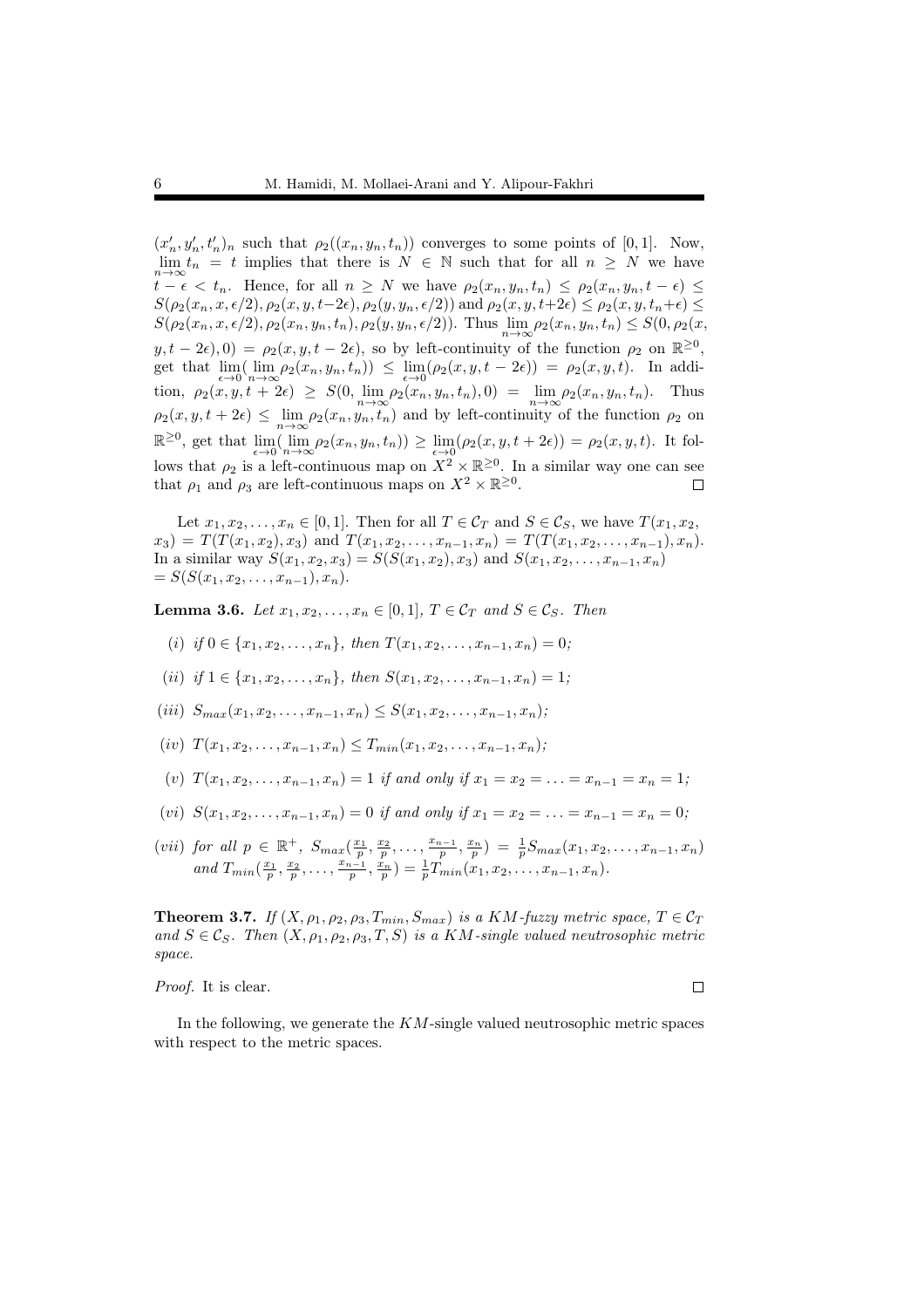For all  $x, y \in X$  and for all  $0 > p, p', m, (p, p' \ge 3m), t, s \in \mathbb{R}^{\ge 0}$ , define  $\rho_1(x,y,t) =$  $\sqrt{ }$  $\mathsf{I}$  $\mathbf{I}$ 0  $t = 0$ *φ*(*t*)  $\frac{\varphi(t)}{\varphi(t) + md(x, y)}$   $t \neq 0, \ \rho_2(x, y, t) =$  $\sqrt{ }$  $\mathbf{J}$  $\mathbf{I}$  $\frac{md(x,y)}{p(md(x,y) + \varphi(t))}$  if  $t > 0$ 1 if  $t = 0$ and  $\rho_3(x,y,t) =$  $\sqrt{ }$ J *md*(*x, y*)  $\frac{m\alpha(x, y)}{p'(md(x, y) + \varphi(t))}$  if  $t > 0$ , where  $\varphi : \mathbb{R}^{\geq 0} \to \mathbb{R}^{\geq 0}$  is increasing the

 $\mathbf{I}$ 1 if  $t = 0$ left-continuous map and  $\varphi(t) + md(x, y) \neq 0$  and  $\varphi(t + s) \geq \varphi(t) + \varphi(s)$ .

**Theorem 3.8.** Let  $(X, d)$  be a metric space. If  $p', p > 2$ , then  $(X, \rho_1, \rho_2, \rho_3, T_{min},$ *Smax*) *is a KM-single valued neutrosophic metric space.*

*Proof.* If  $p, p' > 2$ , then for all  $x, y \in X, t \in \mathbb{R}^+$ , we have  $0 \le \sum_{i=1}^{3}$ *i*=1  $\rho_i(x, y, t) \leq 1.$ Now, we only prove the triangular inequality property. Let  $\overline{x}, y, z \in X$ . For  $0 \in \{t, s\}$  is clear, now for  $0 \notin \{t, s\}$  we investigate it. Without loss of generality, if  $\frac{\varphi(t)}{p(\varphi(t) + md(x, y))} \leq \frac{\varphi(s)}{p(\varphi(s) + md(z, y))}$ , we get that  $\varphi(t)d(z, y) \leq \varphi(s)d(x, y)$ . Since for all  $s, t, m \in \mathbb{R}^+, \varphi(t+s) \geq \varphi(t) + \varphi(s)$ , we get that  $\varphi(t)d(x, z) \leq \varphi(t+s)$  $s) d(x, y)$  and so

$$
T_{min}(\frac{\varphi(t)}{p(\varphi(t)+md(x,y))},\frac{\varphi(s)}{p(\varphi(s)+md(y,z))})\leq \frac{\varphi(t+s)}{p(\varphi(t+s)+md(x,z))}.
$$

In a similar way, one can see that  $S_{max}(\frac{md(x,y)}{p(md(x,y)+\varphi(t))}, \frac{md(z,y)}{p(md(z,y)+\varphi(s))}) \ge$ 

 $\frac{md(x, z)}{p(md(x, z) + \varphi(t+s))}$ , where  $i \in \{2, 3\}$ . It follows that  $T_{min}(\rho(x, y, t), \rho_1(y, z, s))$  $\leq \rho_1(x, z, t+s), S_{max}(\rho_i(x, y, t), \rho(y, z, s)) \geq \rho(x, z, t+s)$  and so  $(X, \rho_1, \rho_2, \rho_3, T_{min},$ *Smax*) is a *KM*-single valued neutrosophic metric space.

By Lemma 3.6 and Theorem 3.8, one can construct a *KM*-single valued neutrosophic metric space with any triangular norms and triangular conorms on any given metric space as follows.

Corollary 3.9. *Let* (*X, d*) *be a metric space. Then there exist fuzzy subsets*  $\rho_1, \rho_2, \rho_3$  *on*  $X^2 \times \mathbb{R}^{\geq 0}$  *such that for each*  $T \in \mathcal{C}_T$  *and*  $S \in \mathcal{C}_S$ *,*  $(X, \rho_1, \rho_2, \rho_3, T, S)$ *is a KM-single valued neutrosophic metric space.*

**Example 3.10.** Consider  $X = \mathbb{N}$  and the metric space  $(X, d)$ , where  $d(x, y) =$ *|x − y|*.

Define for all 
$$
x, y \in X
$$
,  $\rho_1(x, y, t) = \begin{cases} \frac{3^{8t}}{(3^{8t} + 7d(x, y))} & \text{if } t > 0 \\ 0 & \text{if } t = 0 \end{cases}$ ,  $\rho_2(x, y, t) = \begin{cases} \frac{7d(x, y)}{21(7d(x, y) + 3^{8t})} & \text{if } t > 0 \\ 1 & \text{if } t = 0 \end{cases}$ , and  $\rho_3(x, y, t) = \begin{cases} \frac{7d(x, y)}{37(7d(x, y) + 3^{8t})} & \text{if } t > 0 \\ 1 & \text{if } t = 0 \end{cases}$ .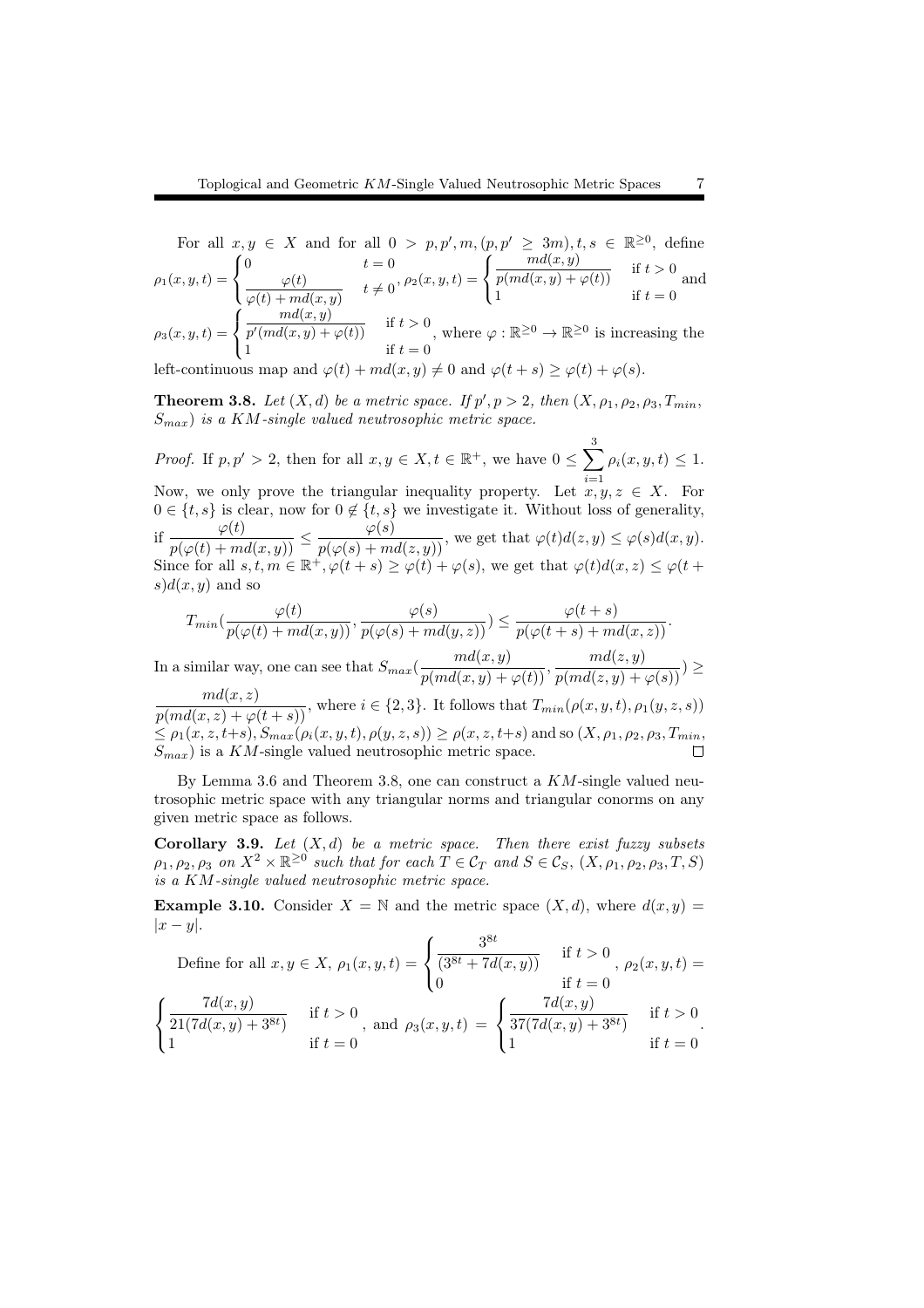Then  $(X, \rho_1, \rho_2, \rho_3, T, S)$  is a *KM*-single valued neutrosophic metric space, where  $T \in \mathcal{C}_T$  and  $S \in \mathcal{C}_S$ .

### 3.1. Operations on *KM*-Single Valued Neutrosophic Metric Spaces

In this subsection, we extend *KM*-single valued neutrosophic metric spaces to union of *KM*-single valued neutrosophic metric spaces and product of *KM*-single valued neutrosophic metric spaces. Let  $(X, \rho_1, \rho_2, \rho_3, T, S)$  and  $(Y, \rho'_1, \rho'_2, \rho'_3, T, S)$ be *KM*-single valued neutrosophic metric spaces,  $(x_1, y_1), (x_2, y_2) \in X \times Y$  and  $t \in \mathbb{R}^{\geq 0}$ . For an arbitrary  $T \in \mathcal{C}_T$  and  $S \in \mathcal{C}_S$  define  $T(\rho_1, \rho'_1), S(\rho_2, \rho'_2), S(\rho_3, \rho'_3)$ :  $\ell \in \mathbb{R}^+$ . For an arbitrary  $T \in C_T$  and  $S \in C_S$  define  $T(\ell_1, \ell_1), S(\ell_2, \ell_2), S(\ell_3, \ell_3)$ :<br> $(X \times Y)^2 \times \mathbb{R}^{\geq 0} \to [0, 1]$  by  $T(\ell_1, \ell_1')((x_1, y_1), (x_2, y_2), t) = T(\ell_1(x_1, x_2, t), \ell_1'(y_1, y_2, t))$ t),  $S(\rho_2, \rho'_2)((x_1, y_1), (x_2, y_2), t) = S(\rho_2(x_1, x_2, t), \rho'_2(y_1, y_2, t))$  and

$$
S(\rho_3, \rho'_3)\big((x_1, y_1), (x_2, y_2), t\big) = S(\rho_3(x_1, x_2, t), \rho'_3(y_1, y_2, t)).
$$

So we have the following theorem.

**Theorem 3.1.** Let  $(X, \rho_1, \rho_2, \rho_3, T, S)$  and  $(Y, \rho'_1, \rho'_2, \rho'_3, T, S)$  be  $KM$ -single val*ued neutrosophic metric spaces. Then*  $(X \times Y, T_{min}(\rho_1, \rho'_1), S_{max}(\rho_2, \rho'_2), S_{max}(\rho_3,$  $\rho'_{3}$ , *T*, *S*) *is a KM*-single valued neutrosophic metric space.

*Proof.* Let  $(x_1, y_1)$ ,  $(x_2, y_2)$ ,  $(x_3, y_3) \in X \times Y$  and  $t, s \in \mathbb{R}^{\geq 0}$ .

(*i*) Since for all  $x_1, x_2 \in X, y_1, y_2 \in Y, \rho_1(x_1, x_2, 0) = 0$  and  $\rho_2(x_1, x_2, 0) = 0$  $\rho_3(x_1, x_2, 0) = \rho'_2(y_1, y_2, 0) = \rho'_3(y_1, y_2, 0) = 1$ , we have  $T_{min}(\rho_1, \rho'_1)((x_1, y_1), (x_2, y_2))$  $(0,0) = 0, S_{max}(\rho_2, \rho'_2)((x_1, y_1), (x_2, y_2), 0) = 1$  and  $S_{max}(\rho_3, \rho'_3)((x_1, y_1), (x_2, y_2), 0)$  $= 1.$ 

(ii)  $T_{min}(\rho_1, \rho'_1)((x_1, y_1), (x_2, y_2), t) = 1$  if and only if  $\rho_1(x_1, x_2, t) = \rho'_1(y_1, y_2, t)$  $= 1$  if and only if  $(x_1, y_1) = (x_2, y_2)$ . In addition,  $S_{max}(\rho_2, \rho'_2)((x_1, y_1), (x_2, y_2), t) =$ 0 if and only if  $\rho_2(x_1, x_2, t) = \rho'_2(y_1, y_2, t) = 0$  if and only if  $(x_1, y_1) = (x_2, y_2)$ . In a similar way,  $S_{max}(\rho_3, \rho'_3)((x_1, y_1), (x_2, y_2), t) = 0$  if and only if  $(x_1, y_1) = (x_2, y_2)$ .

(*iii*) It is clear that  $T_{min}(\rho_1, \rho'_1), S_{max}(\rho_2, \rho'_2)$  and  $S_{max}(\rho_3, \rho'_3)$  are commutative maps.

(*iv*) By Lemma 3.6,

$$
T(T_{min}(\rho_1, \rho'_1)((x_1, y_1), (x_2, y_2), t), T_{min}(\rho_1, \rho'_1)((x_2, y_2), (x_3, y_3), s))
$$
  
=  $T(T_{min}(\rho_1(x_1, x_2, t), \rho'_1(y_1, y_2, t)), T_{min}(\rho_1(x_2, x_3, s), \rho'_1(y_2, y_3, s)))$   
 $\leq T_{min}(T(\rho_1(x_1, x_2, t), \rho_1(x_2, x_3, s)), T(\rho'_1(y_1, y_2, t), \rho'_1(y_2, y_3, s))))$   
 $\leq T_{min}(\rho_1(x_1, x_3, t + s), \rho'_1(y_1, y_3, t + s))$   
=  $T_{min}(\rho_1, \rho'_1)((x_1, y_1), (x_3, y_3), t + s).$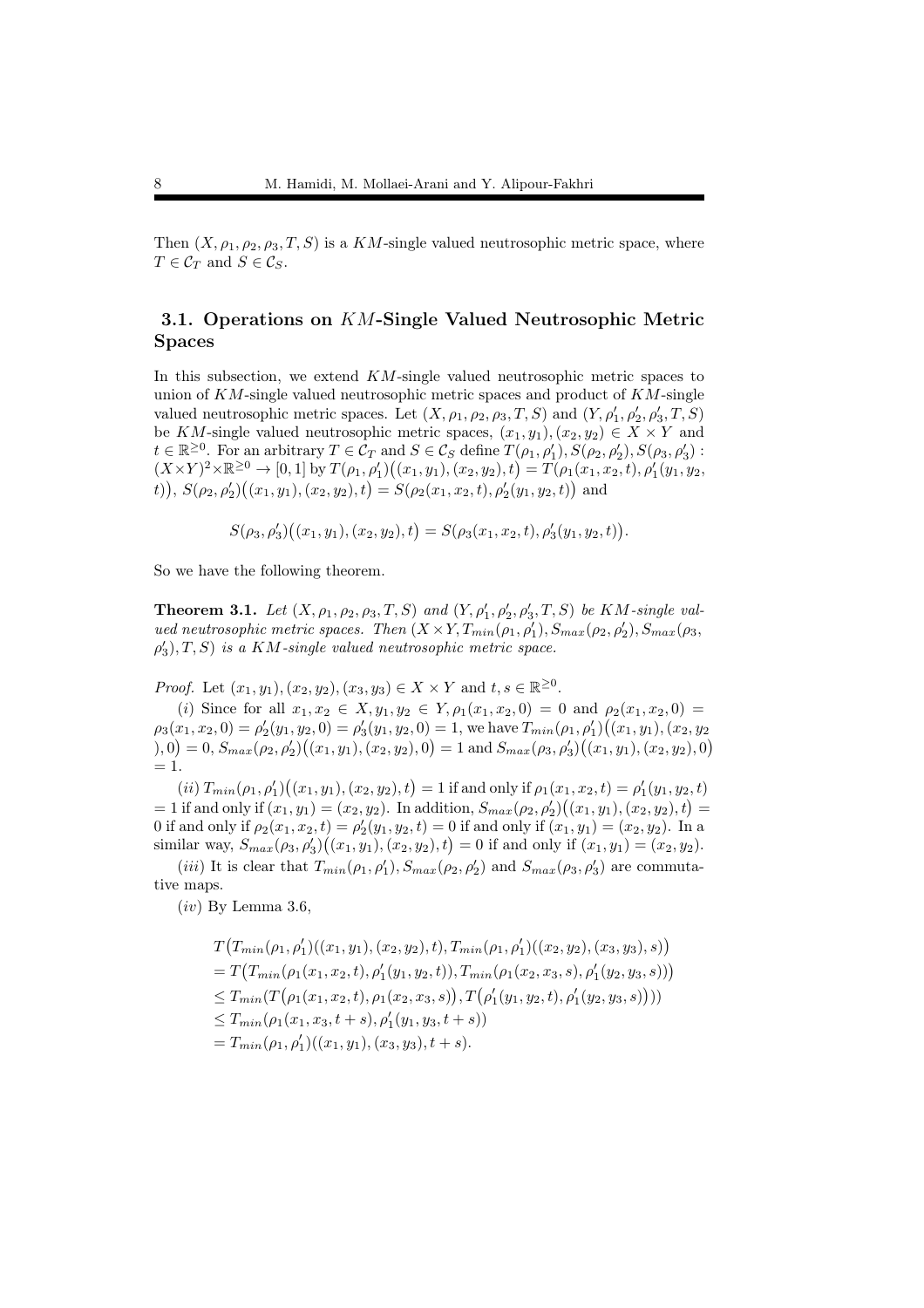Also,

$$
S(S_{max}(\rho_2, \rho'_2)((x_1, y_1), (x_2, y_2), t), S_{max}(\rho_2, \rho'_2)((x_2, y_2), (x_3, y_3), s))
$$
  
=  $S(S_{max}(\rho_2(x_1, x_2, t), \rho'_2(y_1, y_2, t)), S_{max}(\rho_2(x_2, x_3, s), \rho'_2(y_2, y_3, s)))$   
 $\geq S_{max}(S(\rho_2(x_1, x_2, t), \rho_2(x_2, x_3, s)), S(\rho'_2(y_1, y_2, t), \rho'_2(y_2, y_3, s))))$   
 $\geq S_{max}(\rho_2(x_1, x_3, t + s), \rho'_2(y_1, y_3, t + s))$   
=  $S_{max}(\rho_2, \rho'_2)((x_1, y_1), (x_3, y_3), t + s).$ 

In a similar way, one can see that

$$
S(S_{max}(\rho_3, \rho'_3)((x_1, y_1), (x_2, y_2), t), S_{max}(\rho_3, \rho'_3)((x_2, y_2), (x_3, y_3), s))
$$
  
\n
$$
\geq S_{max}(\rho_3, \rho'_3)((x_1, y_1), (x_3, y_3), t + s).
$$

(*v*) Since  $\rho_1, \rho_2, \rho_3, \rho'_1, \rho'_2, \rho'_3$  are left-continuous maps, we get that  $T_{min}(\rho_1, \rho'_1), S_{max}(\rho_2, \rho'_2), S_{max}(\rho_3, \rho'_3)$  are left-continuous map.  $(vi)$  Since  $T_{min}$  and  $S_{max}$  are left-continuous maps, we get that

$$
\lim_{t \to \infty} T_{min}(\rho_1(x_1, x_2, t), \rho'_1(y_1, y_2, t))
$$
  
=  $T_{min}(\lim_{t \to \infty} \rho_1(x_1, x_2, t), \lim_{t \to \infty} \rho'_1(y_1, y_2, t)) = T_{min}(1, 1) = 1.$ 

In a similar way,

$$
\lim_{t \to \infty} S_{max}(\rho_2(x_1, x_2, t), \rho'_2(y_1, y_2, t)) = 1,
$$

and

$$
\lim_{t \to \infty} S_{max}(\rho_3(x_1, x_2, t), \rho'_3(y_1, y_2, t)) = 1.
$$

The other cases, clearly obtained, so

$$
(X \times Y, T_{min}(\rho_1, \rho'_1), S_{max}(\rho_2, \rho'_2), S_{max}(\rho_3, \rho'_3), T, S)
$$

is a *KM*-single valued neutrosophic metric space.

Let  $X \cap Y = \emptyset$ ,  $(X, \rho_1, \rho_2, \rho_3, T, S)$  and  $(Y, \rho'_1, \rho'_2, \rho'_3, T, S)$  be  $KM$ -single valued neutrosophic metric spaces,  $x, y \in X \cup Y$  and  $t \in \mathbb{R}^{\geq 0}$ . Consider  $\epsilon(x, y, t) =$  $\bigwedge \quad (\rho'_1(x, u, t) \wedge \rho'_1(y, v, t))), \sigma(x, y, t) = \bigvee$  $x, u \in X$ <br> $y, v \in Y$ *y,v∈Y y,v∈Y x,u∈X*  $(\rho_2(x, u, t) \lor \rho'_2(y, v, t))$  and  $\delta(x, y, t)$ = ∨ *x,u∈X y,v∈Y*  $(\rho_3(x, u, t) \vee \rho'_3(y, v, t)))$ . Define  $\rho_1 \cup \rho'_1$ ,  $\rho_2 \cup \rho'_2$ ,  $\rho_3 \cup \rho'_3$  :  $(X \cup Y)^2 \times \mathbb{R}^{\geq 0}$   $\rightarrow$ 

 $\Box$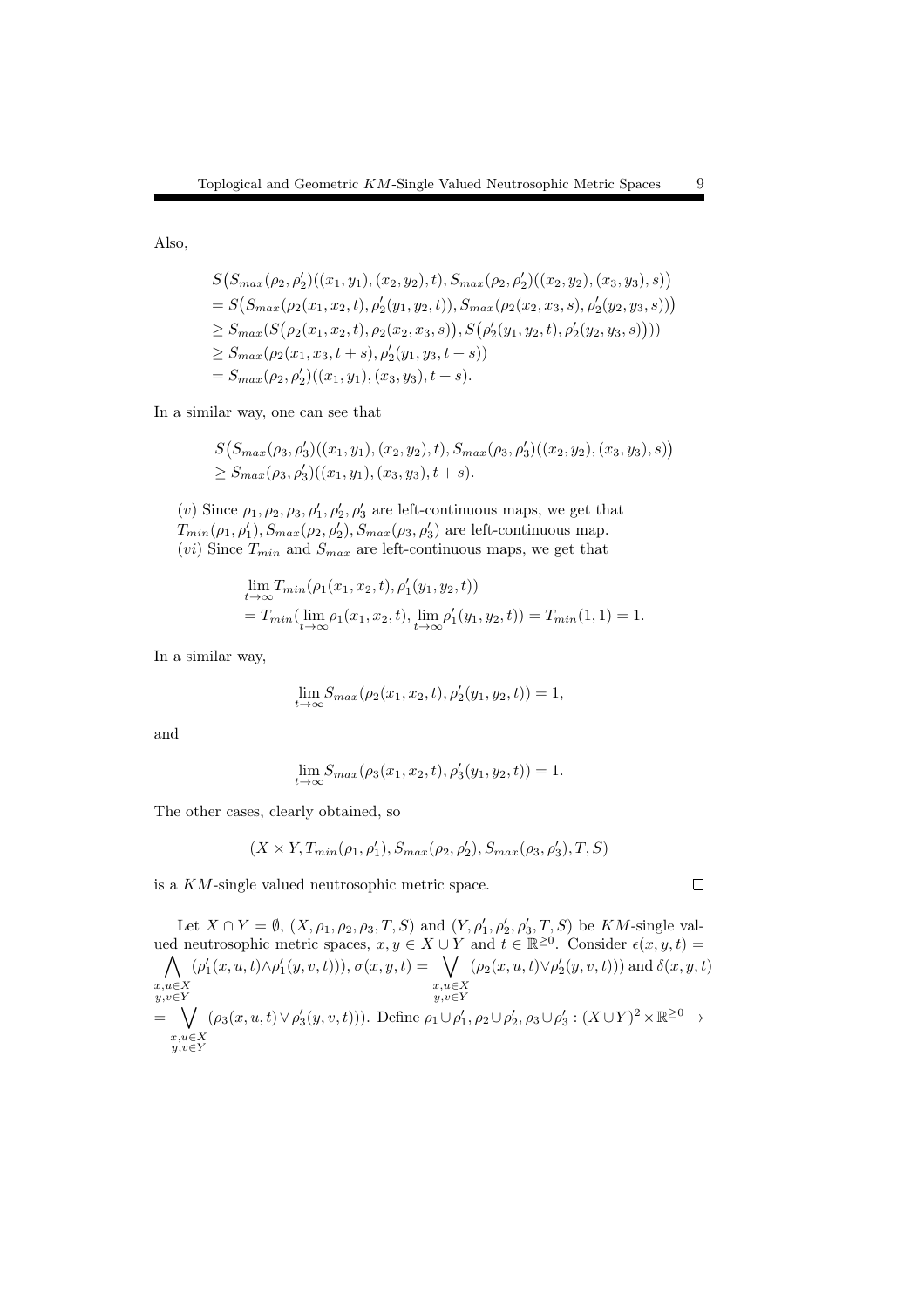[0*,* 1] by

$$
(\rho_1 \cup \rho'_1)(x, y, t) = \begin{cases} \rho_1(x, y, t) & \text{if } x, y \in X, \\ \rho'_1(x, y, t) & \text{if } x, y \in Y, \\ \epsilon(x, y, t) & \text{if } x \in X, y \in Y, \end{cases}
$$

$$
(\rho_2 \cup \rho'_2)(x, y, t) = \begin{cases} \rho_2(x, y, t) & \text{if } x, y \in X, \\ \rho'_2(x, y, t) & \text{if } x, y \in Y, \\ \sigma(x, y, t) & \text{if } x \in X, y \in Y, \end{cases}
$$

and  $(\rho_3 \cup \rho'_3)(x, y, t) =$  $\sqrt{ }$  $\frac{1}{2}$  $\mathcal{L}$  $\rho_3(x, y, t)$  if  $x, y \in X$ ,  $\rho'_{3}(x, y, t)$  if  $x, y \in Y$ ,  $\delta(x, y, t)$  if  $x \in X, y \in Y$ , *.* So we have the following

theorem.

**Theorem 3.2.** Let  $(X, \rho_1, \rho_2, \rho_3, T, S)$  and  $(Y, \rho'_1, \rho'_2, \rho'_3, T, S)$  be  $KM$ -single val*ued neutrosophic metric spaces. Then*  $(X \cup Y, \rho_1 \cup \rho'_1, \rho_2 \cup \rho'_2, \rho_3 \cup \rho'_3, T, S)$  *is a KM*-single valued neutrosophic metric space, where  $X \cap Y = \emptyset$ .

*Proof.* Let  $x, y, z \in X \cup Y$  and  $t, s \in \mathbb{R}^{\geq 0}$ . We only prove the triangular inequality property and other cases are immediate. Let  $x, y \in X$  (for  $x, y \in Y$  is similar), then  $T((\rho_1 \cup \rho'_1)(x, y, t), (\rho_1 \cup \rho'_1)(y, z, s)) = T(\rho_1(x, y, t), (\rho_1 \cup \rho'_1)(y, z, s)).$  If  $z \in X$ , then  $T((\rho_1 \cup \rho'_1)(x, y, t), (\rho_1 \cup \rho'_1)(y, z, s)) = T(\rho_1(x, y, t), \rho_1(y, z, s)) \le$  $\rho_1(x, z, t + s) = (\rho_1 \cup \rho'_1)(x, z, t + s)$ . If  $z \in Y$ , then  $T((\rho_1 \cup \rho'_1)(x, y, t), (\rho_1 \cup$  $\rho'_1(x,y,z,s) = T(\rho_1(x,y,t), \epsilon) \leq \epsilon = (\rho_1 \cup \rho'_1)(x,z,t+s)$ . Let  $x \in X, y \in Y$ . Then  $T((\rho_1 \cup \rho'_1)(x, y, t), (\rho_1 \cup \rho'_1)(y, z, s)) = T(\epsilon, (\rho_1 \cup \rho'_1)(y, z, s)).$  If  $z \in Y$ , since  $x \in X$ and  $y \in Y$ , we get that  $(\rho_1 \cup \rho'_1)(x, z, t + s) = \epsilon$  and so  $T(\epsilon, (\rho_1 \cup \rho'_1)(y, z, s)) =$  $T(\epsilon, \rho_2(y, z, s)) \leq \epsilon = (\rho_1 \cup \rho'_1)(x, z, t + s)$ . If  $z \in X$ , since  $x \in X$  and  $y \in Y$ , we get that  $(\rho_1 \cup \rho'_1)(x, z, t + s) \neq \epsilon$  and so  $T(\epsilon, (\rho_1 \cup \rho'_1)(y, z, s)) = T(\epsilon, \epsilon) \leq \epsilon \leq$  $\rho_1(x, z, t + s)$ ) =  $(\rho_1 \cup \rho'_1)(x, z, t + s)$ .

Suppose that  $x, y \in X$  (for  $x, y \in Y$  is similar), then  $S((\rho_2 \cup \rho_2')(x, y, t), (\rho_2 \cup$  $\rho'_2)(y, z, s) = S(\rho_2(x, y, t), (\rho_2 \cup \rho'_2)(y, z, s))$ . If  $z \in X$ , then  $S((\rho_2 \cup \rho'_2)(x, y, t), (\rho_2 \cup$  $\rho_2')(y,z,s) \Big) \,=\, S\big(\rho_2(x,y,t),\rho_2(y,z,s)\big) \,\geq\, \rho_2(x,z,t+s) \,=\, (\rho_2 \cup \rho_2')(x,z,t+s).$ If  $z \in Y$ , then  $S((\rho_2 \cup \rho'_2)(x, y, t), (\rho_2 \cup \rho'_2)(y, z, s)) = S(\rho_2(x, y, t), \sigma) \ge \sigma =$  $(\rho_2 \cup \rho'_2)(x, z, t + s)$ . Let  $x \in X, y \in Y$ . Then  $S((\rho_2 \cup \rho'_2)(x, y, t), (\rho_2 \cup \rho'_2)(y, z, s)) =$  $S(\sigma, (\rho_2 \cup \rho_2')(y, z, s))$ . If  $z \in Y$ , since  $x \in X$  and  $y \in Y$ , we get that  $(\rho_2 \cup Y)$  $\rho'_2(x, z, t + s) = \sigma$  and so  $S(\sigma, (\rho_2 \cup \rho'_2)(y, z, s)) = S(\sigma, \rho_2(y, z, s)) \ge \sigma = (\rho_2 \cup$  $\rho'_2(x, z, t+s)$ . If  $z \in X$ , since  $x \in X$  and  $y \in Y$ , we get that  $(\rho_2 \cup \rho'_2)(x, z, t+s) \neq \sigma$ and so  $S(\sigma, (\rho_2 \cup \rho'_2)(y, z, s)) = S(\sigma, \sigma) \ge \sigma \ge \rho_2(x, z, t + s)) = (\rho_2 \cup \rho'_2)(x, z, t + s).$ In common a way, we can prove that for all  $x, y \in X \cup Y$ ,  $S((\rho_3 \cup \rho'_3)(x, y, t), (\rho_3 \cup$  $(\rho'_3)(y,z,s)$   $\geq$   $(\rho_3 \cup \rho'_3)(x,z,t+s)$ .  $(X \cup Y, \rho_1 \cup \rho'_1, \rho_2 \cup \rho'_2, \rho_3 \cup \rho'_3, T, S)$  is a *KM*-single valued neutrosophic metric space, where  $X \cap Y = \emptyset$ .  $\Box$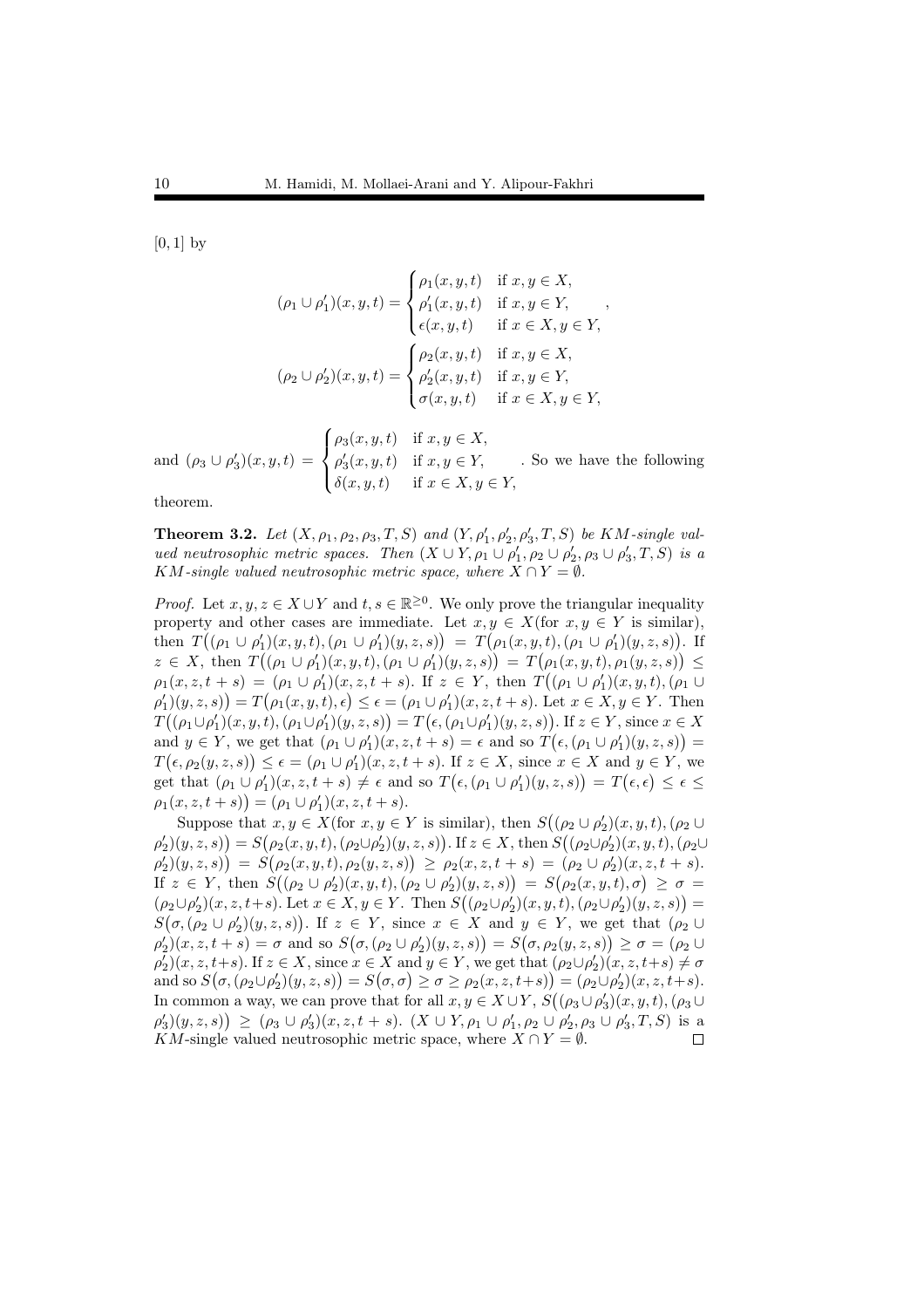## 4. Induced Topology from *KM*-Single Valued Neutrosophic Metric Space

In this section, in *KM*-single valued neutrosophic metric space  $(X, \rho_1, \rho_2, \rho_3, T, S)$ , we introduce the subsets as balls and show that they are open subsets. Also we prove that every *KM*-single valued neutrosophic metrics  $\rho_1, \rho_2, \rho_3$  on *X* which has as a base the family of open sets of the form  $\mathcal{O} = \{O(x, \epsilon, t) \mid x \in X, 0 < \epsilon < 1, t \in \mathcal{O} \}$ R <sup>+</sup>*}*.

Let  $(X, \rho_1, \rho_2, \rho_3, T, S)$  be a *KM*-single valued neutrosophic metric space,  $t \in$  $\mathbb{R}^{\geq 0}, x \in X$  and  $0 < \epsilon < 1$ . Define  $O_{\rho_1}(x, \epsilon, t) = \{y \in X \mid \rho_1(x, y, t) > 1 \{\epsilon\}, O_{\rho_2}(x, \epsilon, t) = \{y \in X \mid \rho_2(x, y, t) < \epsilon\}, O_{\rho_3}(x, \epsilon, t) = \{y \in X \mid \rho_3(x, y, t) < \epsilon\}$ and  $O(x, \epsilon, t) = \{y \in X \mid \rho_1(x, y, t) > 1 - \epsilon, \rho_2(x, y, \epsilon) < \epsilon, \rho_3(x, y, t) < \epsilon\}$  as a ball with center *x*, radius  $\epsilon$ , and at the time *t*. Clearly  $O_{\rho_1}(x,\epsilon,0) = O_{\rho_2}(x,\epsilon,0)$  $O_{\rho_3}(x,\epsilon,0) = O(x,\epsilon,0) = \emptyset.$ 

**Theorem 4.1.** Let  $(X, \rho_1, \rho_2, \rho_3, T, S)$  be a  $KM$ -single valued neutrosophic metric *space,*  $t, t_1, t_2 \in \mathbb{R}^{\geq 0}, x, y \in X$  *and*  $0 < \epsilon, \epsilon_1, \epsilon_2 < 1$ *. Then* 

- $(i)$  *if*  $t_1 < t_2$ *, then*  $O_{\rho_1}(x, \epsilon, t_1) \subseteq O_{\rho_1}(x, \epsilon, t_2)$ ;
- $(iii)$  *if*  $\epsilon_1 < \epsilon_2$ , then  $O_{\rho_1}(x, \epsilon_1, t) \subseteq O_{\rho_1}(x, \epsilon_2, t)$ ;
- $(iii)$  if  $\epsilon_1 < \epsilon_2$  and  $t_1 < t_2$ , then  $O_{\rho_1}(x, \epsilon_1, t_1) \subseteq O_{\rho_1}(x, \epsilon_2, t_2)$ ;
- $(iv)$  *for all*  $t \in \mathbb{R}^+$ ,  $\{x\} \subseteq O_{\rho_1}(x, \epsilon, t) \neq \emptyset$ ;

 $(v)$  *if X is finite,*  $t \in \mathbb{R}^+$  *and*  $\epsilon_t = (1 - \delta) - \sqrt{\frac{1}{t}}$ *x,y∈X*  $\rho_1(x, y, t)$ *, then*  $O_{\rho_1}(x, \epsilon_t, t)$  = *{x}, where* 0 *< δ <* 1*;*

(*vi*) *if*  $X$  *is finite and*  $t \in \mathbb{R}^+$ , *there exists*  $\epsilon_{min}$  *such that*  $O_{\rho_1}(x, \epsilon_{min}, t) = X$ *.* 

*Proof.* (*i*) Let  $y \in O_{\rho_1}(x, \epsilon, t_1)$ . Then  $\rho_1(x, y, t_1) > 1 - \epsilon$ , so by Theorem 3.4,  $t_1 < t_2$ implies that  $\rho_1(x, y, t_2) > \rho_1(x, y, t_1) > 1 - \epsilon$ . Thus  $O_{\rho_1}(x, \epsilon, t_1) \subseteq O_{\rho_1}(x, \epsilon, t_2)$ .

 $(iii)$  Let  $y \in O_{\rho_1}(x, \epsilon_1, t)$ . Then  $\rho_1(x, y, t) > 1 - \epsilon_1$ , so  $\epsilon_1 < \epsilon_2$  implies that  $\rho_1(x, y, t) > 1 - \epsilon_1 > 1 - \epsilon_2$ . Thus  $O_{\rho_1}(x, \epsilon, t_1) \subseteq O_{\rho_1}(x, \epsilon, t_2)$ .

$$
(iii), (iv) It is clear.
$$

(v) Let 
$$
y \in O_{\rho_1}(x, \epsilon_t, t)
$$
. Since  $\rho_1(x, y, t) \leq \bigvee_{x, y \in X} \rho_1(x, y, t)$ , if  $\rho_1(x, y, t) >$ 

1 −  $\epsilon_t$ , we get that  $ρ_1(x, y, t) = 1$  and so  $x = y$ .

$$
(vi) \text{ Consider } \epsilon_{min} = 1 + \delta - \bigwedge_{x,y \in X} \rho_1(x, y, t), \text{ where } \bigwedge_{x,y \in X} \rho_1(x, y, t) - \delta > 0.
$$
  
Since for all  $y \in X$ ,  $\rho_1(x, y, t) > \epsilon_{min}$ , we get that  $X \subseteq O_{\rho_1}(x, \epsilon_{min}, t)$ .

In a similar way to Theorem 4.1, we have the following Theorem.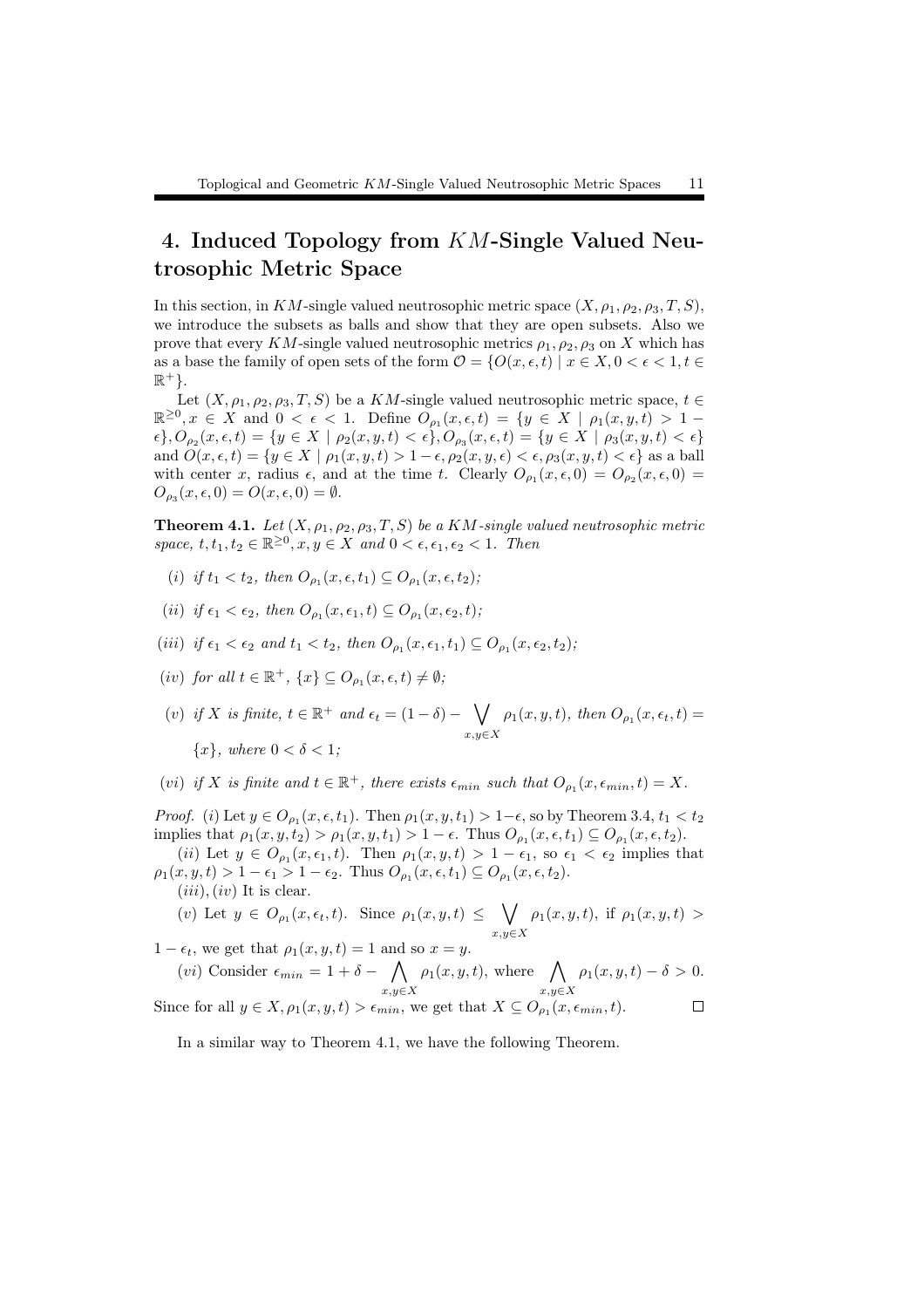**Theorem 4.2.** *Let*  $(X, \rho_1, \rho_2, \rho_3, T, S)$  *be a KM*-single valued neutrosophic metric *space,*  $t, t_1, t_2 \in \mathbb{R}^{\geq 0}, x \in X$  *and*  $0 < \epsilon, \epsilon_1, \epsilon_2 < 1$ *. Then for all*  $i \in \{2, 3\}$ 

- $(i)$  *if*  $t_1 < t_2$ *, then*  $O_{\rho_i}(x, \epsilon, t_1) \subseteq O_{\rho_i}(x, \epsilon, t_2)$ ;
- $(iii)$  *if*  $\epsilon_1 < \epsilon_2$ , then  $O_{\rho_i}(x, \epsilon_1, t) \subseteq O_{\rho_i}(x, \epsilon_2, t)$ ;
- $(iii)$  *if*  $\epsilon_1 < \epsilon_2$  *and*  $t_1 < t_2$ *, then*  $O_{\rho_i}(x, \epsilon_1, t_1) \subseteq O_{\rho_i}(x, \epsilon_2, t_2)$ ;
- $(iv)$  *for all*  $t \in \mathbb{R}^+$ ,  $\{x\} \subseteq O_{\rho_i}(x, \epsilon, t) \neq \emptyset$ ;
- (*v*) *if X is finite,*  $t \in \mathbb{R}^+$  *and*  $\epsilon'_t = -\delta + \bigwedge$ *x,y∈X*  $\rho_2(x, y, t)$ *, then*  $O_{\rho_i}(x, \epsilon'_t, t) = \{x\}$ *, where*  $0 < \delta < 1$ *:*

(vi) if X is finite, 
$$
t \in \mathbb{R}^+
$$
 and  $\epsilon'_{max} = \delta + \bigvee_{x \neq y \in X} \rho_2(x, y, t)$ , then  $O_{\rho_i}(x, \epsilon'_{max}, t) = X$ , where  $0 < \delta < 1$ .

Corollary 4.3. Let  $(X, \rho_1, \rho_2, \rho_3, T, S)$  be a KM-single valued neutrosophic met*ric space,*  $t, t_1, t_2 \in \mathbb{R}^{\geq 0}, x \in X$  *and*  $0 < \epsilon, \epsilon_1, \epsilon_2 < 1$ *. Then* 

- (*i*) *if*  $t_1 < t_2$ , then  $O(x, \epsilon, t_1) \subset O(x, \epsilon, t_2)$ ;
- (*ii*) *if*  $\epsilon_1 < \epsilon_2$ , then  $O(x, \epsilon_1, t) \subseteq O(x, \epsilon_2, t)$ ;
- $(iii)$  *if*  $\epsilon_1 < \epsilon_2$  *and*  $t_1 < t_2$ *, then*  $O(x, \epsilon_1, t_1) \subseteq O(x, \epsilon_2, t_2)$ ;
- $(iv)$  *for all*  $t \in \mathbb{R}^+$ ,  $\{x\} \subseteq O(x, \epsilon, t) \neq \emptyset$ ;
- $(v)$  *if*  $X$  *is finite and*  $t \in \mathbb{R}^+$ *, then*  $O(x, \epsilon_t, t) = O(x, \epsilon'_t, t) = \{x\}$ ;
- $(vi)$  *if*  $X$  *is finite and*  $t \in \mathbb{R}^+$ *, then*  $O(x, \epsilon_{min}, t) = O(x, \epsilon'_{max}, t) = X$ .

**Theorem 4.4.** Let  $(X, \rho_1, \rho_2, \rho_3, T, S)$  be a  $KM$ -single valued neutrosophic metric *space,*  $t \in \mathbb{R}^{\geq 0}, x, y \in X$  *and*  $0 < r < 1$ *. Then* 

- (*i*)  $x \in O(y, \epsilon, t)$  *if and only if*  $y \in O(x, \epsilon, t)$ ;
- (*ii*) *if*  $O(x, \epsilon, t) \cap O(y, \epsilon, t) \neq \emptyset$  then for all  $2 \leq k \in \mathbb{N}$  we have  $O(x, \epsilon, kt) \cap$  $O(y, \epsilon, kt) \neq \emptyset$ ;

*Proof.* It is obvious, by definition.

In [3], George and Veeramani proved that in any metric space (*X, d*) (Remark 2.8) the open ball  $O_{\rho_1}$  is an open set. In the following theorem we show that the open ball *O* is an open set.

**Theorem 4.5.** *Let*  $(X, \rho_1, \rho_2, \rho_3, T, S)$  *be a KM*-single valued neutrosophic metric *space,*  $t \in \mathbb{R}^{\geq 0}, x \in X$  *and*  $0 < r < 1$ *. Then for all*  $i \in \{2, 3\}$ 

 $\Box$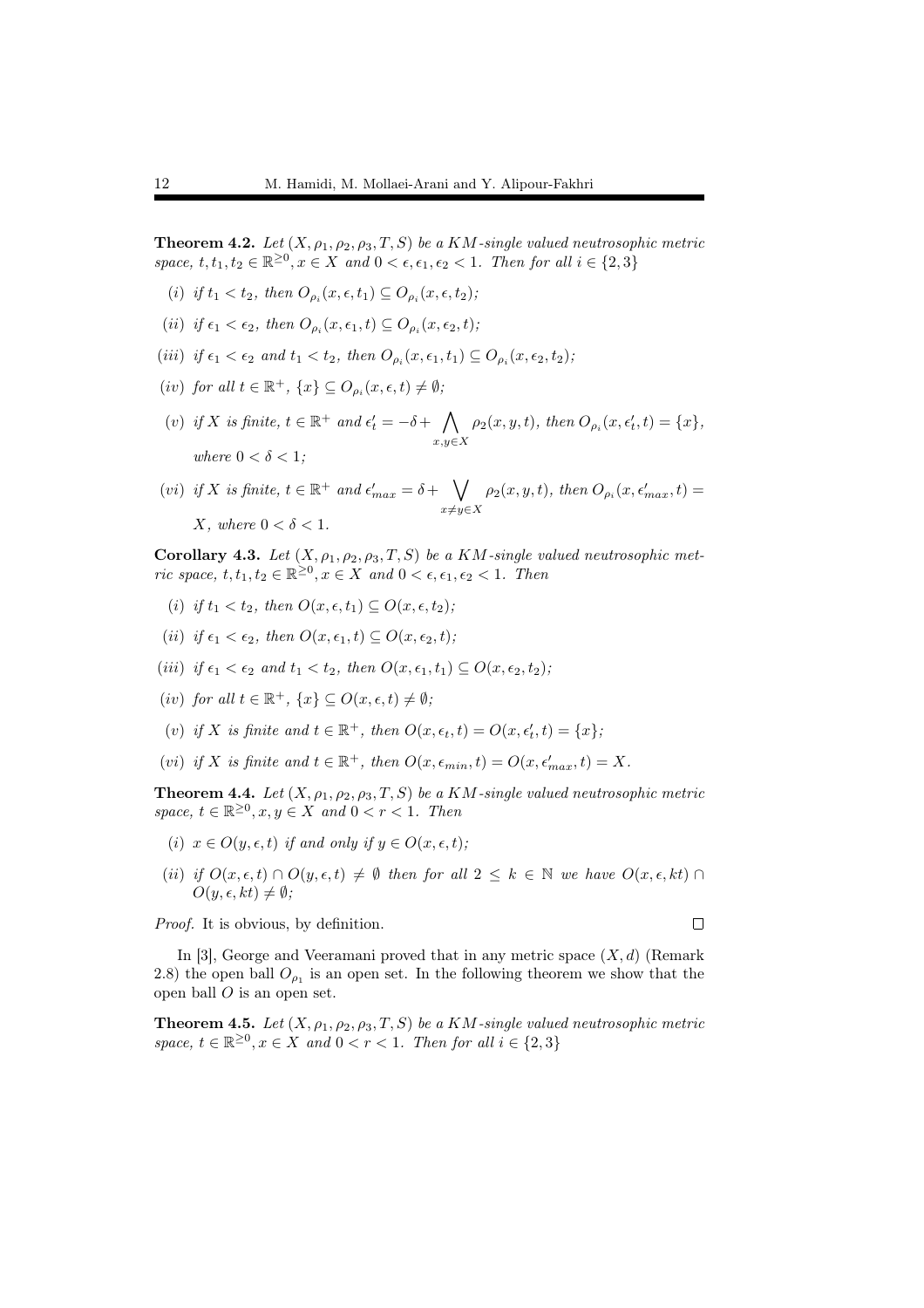- $(i)$   $O(x, \epsilon, t) = O_{\rho_1}(x, \epsilon, t) \cap O_{\rho_2}(x, \epsilon, t) \cap O_{\rho_3}(x, \epsilon, t);$
- (*ii*)  $O_{\rho_i}(x, \epsilon, t)$  *is an open set*;
- (*iii*)  $O(x, \epsilon, t)$  *is an open set.*

*Proof.* (*i*) It is obvious.

(*ii*) Let  $y \in O_{\rho_i}(x,\epsilon,t)$ . Then there exists  $t > t_0 \in \mathbb{R}^+$  and  $\epsilon'$  such that  $\rho_i(x, y, t_0) < \epsilon$  and  $S(\epsilon', \epsilon) < \epsilon$ . Consider  $B = Op_i(y, \epsilon', t - t_0)$ . For all  $z \in$  $O \rho_i(y, \epsilon', t - t_0)$ , we have  $\epsilon > S(\epsilon, \epsilon') \geq S(\rho_i(x, y, t_0), \rho_i(y, z, t - t_0)) \geq \rho_i(x, z, t)$ . It follows that  $y \in B \subseteq Op_i(x, \epsilon, t)$  and so  $Op_i(x, \epsilon, t)$  is an open set.  $(iii)$  It is immediate by  $(i)$ ,  $(ii)$  $\Box$ 

**Theorem 4.6.** Let  $(X, \rho_1, \rho_2, \rho_3, T, S)$  be a  $KM$ -single valued neutrosophic metric *space,*  $t \in \mathbb{R}^{\geq 0}, x \in X$  *and*  $0 < r < 1$ *. Then for all*  $i \in \{1, 2, 3\}$ 

- (*i*) *if X is a finite set and*  $\tau = \{O(x, \epsilon, 0), O(x, \epsilon_{max}, t) \mid x \in X, 0 < \epsilon < 1, t \in \mathbb{R}\}$  $\mathbb{R}^+$ }*, then*  $(X, \tau)$  *is a topological space*;
- (*ii*)  $\mathcal{O} = \{O_{\rho_2}(x,\epsilon,t) \mid x \in X, 0 < \epsilon < 1, t \in \mathbb{R}^+\}$  forms a base of a topology  $\tau_{\rho_2}$ *in X;*
- $(iii)$   $\mathcal{O} = \{O_{\rho_3}(x,\epsilon,t) \mid x \in X, 0 < \epsilon < 1, t \in \mathbb{R}^+\}$  forms a base of a topology  $\tau_{\rho_3}$ *in X;*
- $(iv)$   $\mathcal{O} = \{O_{\rho_1}(x,\epsilon,t) \mid x \in X, 0 < \epsilon < 1, t \in \mathbb{R}^+\}$  forms a base of a topology  $\tau_{\rho_1}$ *in X.*

*Proof.* (*i*) It is obvious.

 $(iii)$ ,  $(iii)$  Let  $x \in X$  and  $i \in \{2,3\}$ . Then by Theorem 4.2, for all  $0 < \epsilon <$  $1, t \in \mathbb{R}^+, x \in O_{\rho_i}(x, \epsilon, t)$  and so  $X \subseteq \bigcup O_{\rho_i}(x, \epsilon, t)$ . Let for  $x, y, z \in X, 0$ *ϵ,t*  $\epsilon, \epsilon' < 1, t, t' \in \mathbb{R}^+,$  we have  $z \in O_{\rho_i}(x, \epsilon, t) \cap O_{\rho_i}(y, \epsilon', t')$ . Then  $\rho_2(x, z, t) <$  $\epsilon, \rho_2(y, z, t') < \epsilon', \rho_3(x, z, t) < \epsilon$  and  $\rho_3(y, z, t') < \epsilon'$ . Thus there exists  $t_0 \in \mathbb{R}^+$ such that  $t_0 < t, t_0 < t'$ , which  $\rho_i(x, z, t_0) < \epsilon$  and  $\rho_i(y, z, t_0) < \epsilon'$ . Now consider  $0 < \epsilon'' < 1$ ,  $t'' \in \mathbb{R}^+$  such that  $T_{min}(\epsilon, \epsilon') > \epsilon''$  and  $t'' < T_{min}\{t - t_0, t' - t_0\}.$ If  $m \in O_{\rho_i}(z, \epsilon'', t'')$ , then  $\rho_i(m, y, t') \leq S(\rho_i(m, z, t''), \rho_i(z, y, t_0)) < S(\epsilon'', \epsilon') < \epsilon'$ 

and so  $m \in O_{\rho_i}(y, \epsilon', t')$ . Analogously, one can see that  $O_{\rho_i}(z, \epsilon'', t'') \subseteq O_{\rho_i}(x, \epsilon, t)$ .  $(iv)$  Let  $x \in X$ . Then by Theorem 4.1, for all  $0 < \epsilon < 1, t \in \mathbb{R}^+, x \in O_{\rho_1}(x, \epsilon, t)$ 

and so  $X \subseteq \bigcup_{\rho_1}(x,\epsilon,t)$ . Let for  $x, y, z \in X, 0 < \epsilon, \epsilon' < 1, t, t' \in \mathbb{R}^+,$  we have *ϵ,t*

 $z \in O_{\rho_1}(x,\epsilon,t) \cap O_{\rho_1}(y,\epsilon',t')$ . Then  $\rho_1(x,z,t) > 1 - \epsilon$  and  $\rho_1(y,z,t') > 1 - \epsilon'$ . Thus there exists  $t_0 \in \mathbb{R}^+$  such that  $t_0 < t, t_0 < t'$ , which  $\rho_1(x, z, t_0) > 1 - \epsilon$  and  $\rho_1(y, z, t_0) > 1 - \epsilon'$ . Now consider  $0 < \epsilon'' < 1$ ,  $t'' \in \mathbb{R}^+$  such that  $T_{min}(\epsilon, \epsilon') >$  $\epsilon''$  and  $t'' < T_{min}\{t - t_0, t' - t_0\}$ . If  $m \in O_{\rho_1}(z, \epsilon'', t'')$ , then  $\rho_1(m, y, t') \ge$  $T(\rho_1(m,z,t''),\rho_1(z,y,t_0)) > T(1-\epsilon'',1-\epsilon') > 1-\epsilon'$  and so  $m \in O_{\rho_1}(y,\epsilon',t').$ Analogously, one can see that  $O_{\rho_1}(z, \epsilon'', t'') \subseteq O_{\rho_1}(x, \epsilon, t)$ .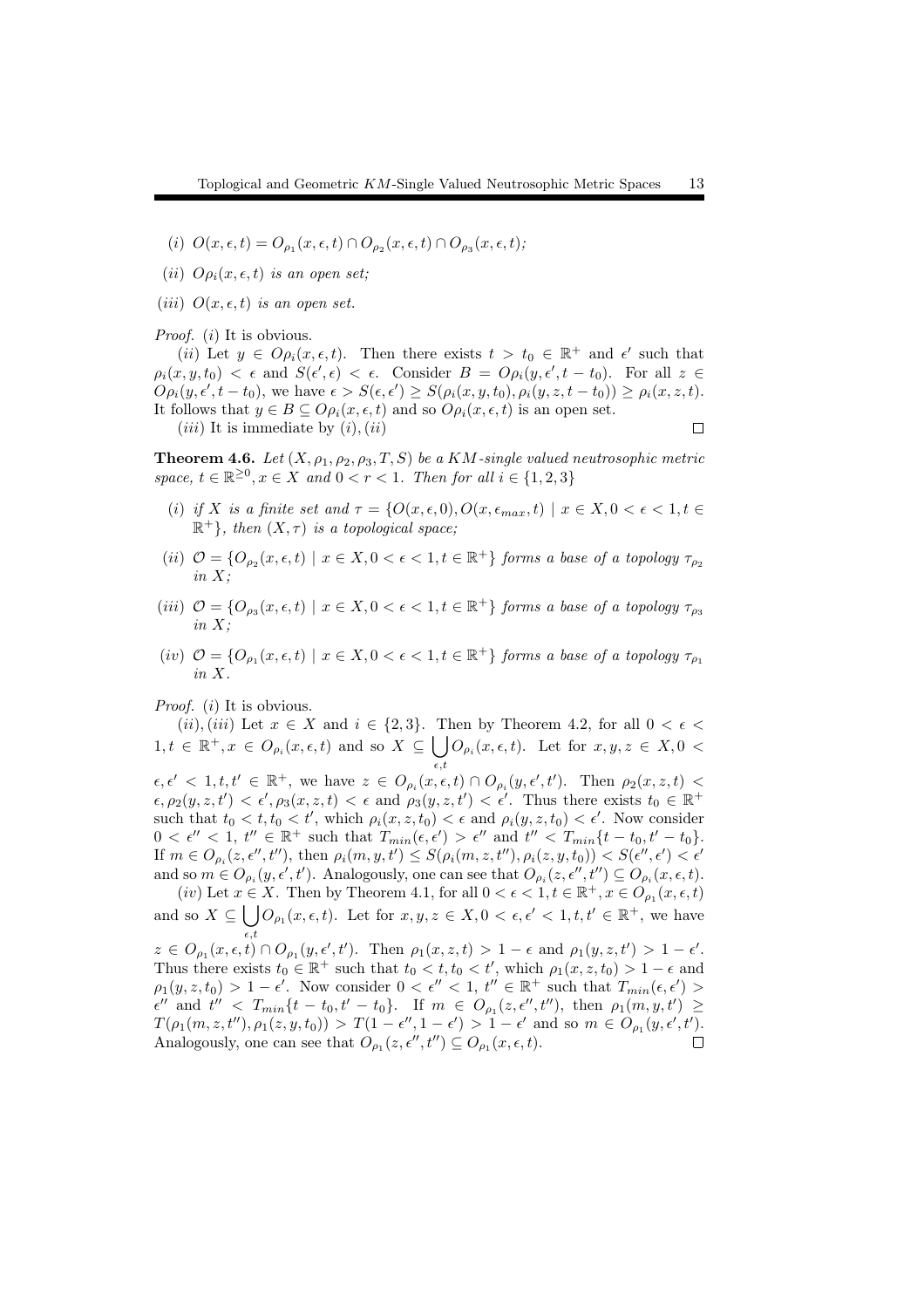Corollary 4.7. Let  $(X, \rho_1, \rho_2, \rho_3, T, S)$  be a KM-single valued neutrosophic met*ric space,*  $t \in \mathbb{R}^{\geq 0}, x \in X$  and  $0 < r < 1$ . Then  $\mathcal{O} = \{O(x, \epsilon, t) \mid x \in X, 0 < \epsilon <$  $1, t \in \mathbb{R}^+$ } *forms a base of a topology*  $\tau_{\rho_1, \rho_2, \rho_3}$  *in X*.

## 5. *KM*-Single Valued Neutrosophic Metric Spaces and Metric Spaces

In this section, we present the connection between *KM*-single valued neutrosophic metric spaces and metric spaces with respect to induced equivalence relation based on unite interval values.

Let  $(X, \rho_1, \rho_2, \rho_3, T, S)$  be a *KM*-single valued neutrosophic metric space and  $\alpha, \beta, \gamma \in [0, 1]$ . For every time *t*, on  $X^2$ , define  $\rho_1^{(\alpha, t)} = \{(x, y) | \rho_1(x, y, t) \geq 0\}$  $\alpha$ ,  $\rho_2^{(\beta,t)} = \{(x,y) | \rho_2(x,y,t) \leq \beta\}$  and  $\rho_3^{(\gamma,t)} = \{(x,y) | \rho_3(x,y,t) \leq \gamma\}$  as *α*-part, *β*-part and *γ*-part.

**Theorem 5.1.** Let  $(X, \rho_1, \rho_2, \rho_3, T_{min}, S_{max})$  be a KM-single valued neutrosophic *metric space and*  $\alpha, \beta, \gamma \in [0, 1]$ *. Then* 

(*i*) *if*  $t = 0$ , then  $\rho_1^{(\alpha,t)} = \rho_2^{(\beta,t)} = \rho_3^{(\gamma,t)} = X^2$  *if and only if*  $\alpha = 0$  *and*  $\beta = \gamma = 1$ ;

(*ii*) if 
$$
\alpha = \beta = \gamma = 0
$$
, then  $\rho_1^{(\alpha,t)} = X^2$ ,  $\rho_2^{(\beta,t)} = \rho_3^{(\gamma,t)} = \Delta$ ;

(iii) if 
$$
\alpha = \beta = \gamma = 1
$$
, then  $\rho_1^{(\alpha, t)} = \Delta$ ,  $\rho_2^{(\beta, t)} = \rho_3^{(\gamma, t)} = X^2$ ;

- $(iv)$   $\rho_1^{(\alpha,t)}, \rho_2^{(\beta,t)}$  and  $\rho_3^{(\gamma,t)}$  are reflexive and symmetric relations on  $X(t>0)$ ;
- $(v)$   $\rho^{(\alpha,\beta,\gamma,t)} = \rho_1^{(\alpha,t)} \cap \rho_2^{(\beta,t)} \cap \rho_3^{(\gamma,t)}$  *is a reflexive and symmetric relation on*  $X(t > 0)$ .

*Proof.* (*i*) Let  $t = 0$  and  $\alpha, \beta, \gamma \in [0, 1]$ . Then  $\rho_1^{(\alpha, t)} = \{(x, y) | \rho_1(x, y, 0) \ge$  $\alpha$ *}* = {(*x, y*) | 0 ≥  $\alpha$ *}*. Hence  $\rho_1^{(\alpha,t)} = X^2$  if and only if  $\alpha = 0$ . In a similar way,  $\rho_2^{(\beta,t)} = \rho_3^{(\gamma,t)} = X^2$  if and only if  $\beta = \gamma = 1$ .

(*ii*)*,*(*iii*) Obviously are proved.

 $(iv)$  Let  $\alpha, \beta, \gamma \in [0,1], x, y, z \in X$  and  $t, s \in \mathbb{R}^{\geq 0}$ . Since  $\rho_1(x, x, t) = 1 \geq 1$  $\alpha, \rho_2(x, x, t) = 0 \le \beta$  and  $\rho_3(x, x, t) = 0 \le \gamma$ , we get that  $\rho_1^{(\alpha, t)}, \rho_2^{(\beta, t)}, \rho_3^{(\gamma, t)}$  are reflexive relations. Clearly  $\rho_1^{(\alpha,t)}, \rho_2^{(\beta,t)}, \rho_3^{(\gamma,t)}$  are symmetric relations.  $\Box$ 

 $(v)$  It is similar to item  $(iv)$ .

In the following Example, we describe some applications of *KM*-single valued neutrosophic metric space. We discuss applications of *KM*-single valued neutrosophic metric space for studying the competition along with algorithms. The *KM*-single valued neutrosophic metric space has many utilizations in different areas, where we connect *KM*-single valued neutrosophic metric space to other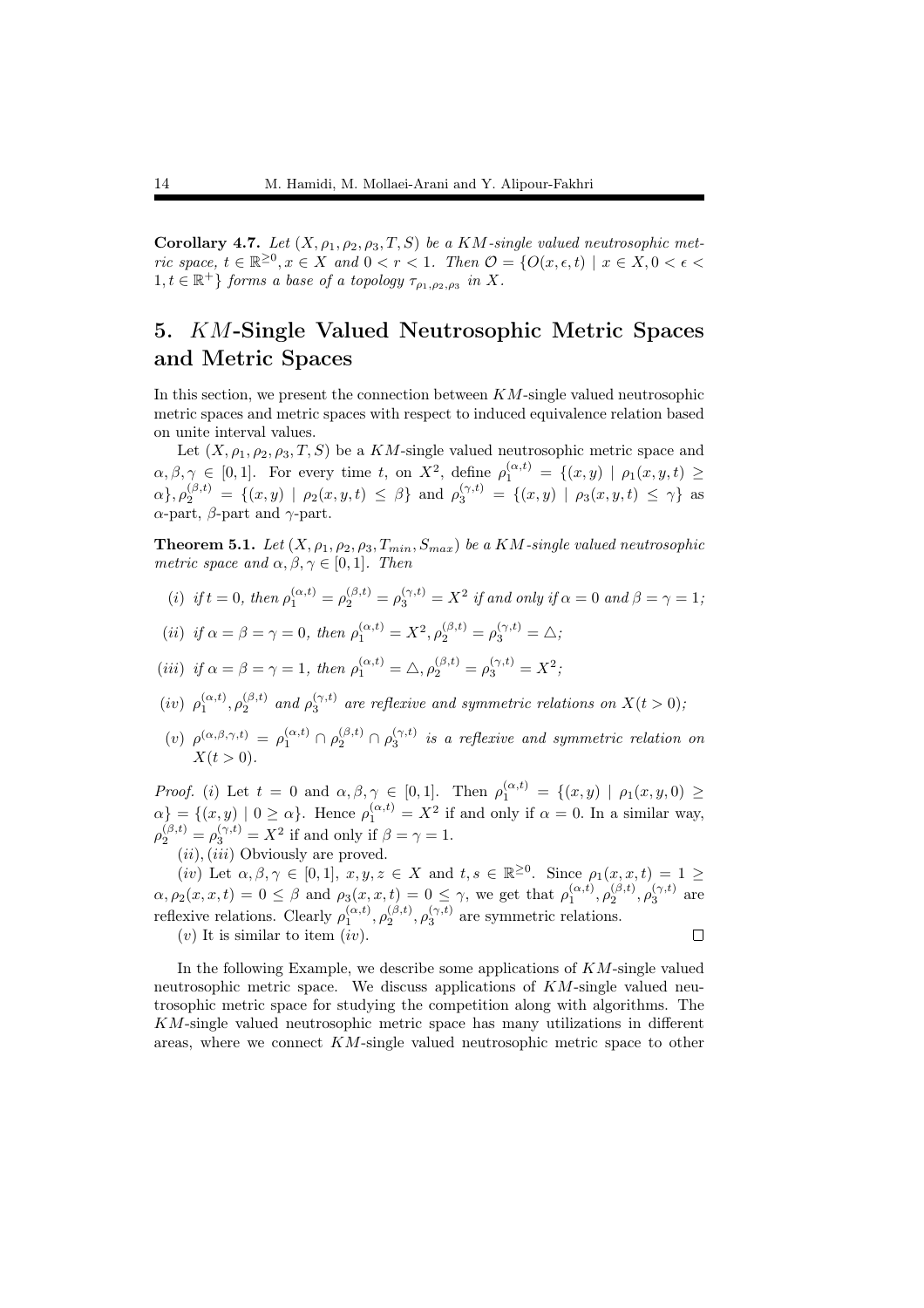sciences such as economics, computer sciences and other engineering sciences. We present an example of application of *KM*-single valued neutrosophic metric space in optimization in economic.

**Example 5.2.** (Decision in Economic) Let  $X = \{x_1, x_2, x_3, x_4\}$  be a set of all factories of a town and by Table 1 be metrics. We want to combine the performances of these factories in a one year course  $(t = 1)$  to decide on how they work together. In Table 2, we is extracted a list of energy consumption of factories by  $\rho_1$ , a list of the profits of production of factories by  $\rho_2$  and a list of losses of producing of factories by *ρ*3. For Example, if energy consumption of factories  $x_1, x_2$  is equal to 60/100, it is denoted by  $\rho_1(x_1, x_2, 1) = 0.6$ , if losses of producing are equal to 30/100, it is denoted by  $\rho_1(x_1, x_2, 1) = 0.3$  and if profits of producing are equal to 20/100, it is denoted by  $\rho_1(x_1, x_2, 1) = 0.2$ . Clearly  $(X, \rho_1, \rho_2, \rho_3, T_{pr}, S_{max})$  is a *KM*-single valued neutrosophic metric space. So consider a control for energy consumption, profits of producing and losses of producing with factory cooperation by  $\alpha$ -part,  $\beta$ -part and  $\gamma$ -part. For  $\alpha$  $0.3, \beta = 0.2, \gamma = 0.12, t = 1$ , we obtain  $\rho_1^{(\alpha, t)} = X^2 \setminus \{(x_1, x_4), (x_4, x_1)\}, \rho_2^{(\beta, t)} =$  $\triangle \cup \{(x_1, x_2), (x_2, x_1), (x_2, x_3), (x_3, x_2), (x_3, x_4), (x_4, x_3)\} = \rho_3^{(\gamma, t)}.$ 

Table 1: Metric space (*X, d*)

| d.    | $x_1$ | $x_2$        | $x_3$ | $x_4$ |
|-------|-------|--------------|-------|-------|
| $x_1$ | 0     |              | 2     | 3     |
| $x_2$ |       | 0            | ı.    | 2     |
| $x_3$ | 2     |              | 0     | 1     |
| $x_4$ | 3     | $\mathbf{2}$ |       | 0     |

|          |               |                         |                         | Lable 2. Fuzzy metric subsets $p_1, p_2, p_3$ on $\Lambda$ |                                       |                               |                                  |               | ᄉ ᅭ   |     |
|----------|---------------|-------------------------|-------------------------|------------------------------------------------------------|---------------------------------------|-------------------------------|----------------------------------|---------------|-------|-----|
| $\rho_1$ | $x_1$         | $x_2$                   | $x_3$                   | $x_4$                                                      | $\rho_2$                              | $x_1$                         | $x_2$                            | $x_3$         | $x_4$ |     |
| $x_1$    |               | $\frac{1}{2}$           | $\overline{\mathbf{3}}$ |                                                            | $x_1$                                 |                               |                                  |               |       |     |
| $x_2$    | $\frac{1}{2}$ |                         | $\frac{1}{2}$           | $\frac{1}{3}$<br>,                                         | $x_2$                                 | $\frac{1}{6}$                 |                                  |               |       | and |
| $x_3$    | $\frac{1}{3}$ |                         |                         | $\frac{1}{2}$                                              | $x_3$                                 |                               |                                  |               |       |     |
| $x_4$    | $\frac{1}{4}$ | $rac{1}{2}$ $rac{1}{3}$ | $\frac{1}{2}$           |                                                            | $x_4$                                 |                               | $rac{1}{9}$                      | $\frac{1}{6}$ |       |     |
|          |               |                         | $\rho_3$                | $x_1$                                                      | $x_2$                                 | $x_3$                         | $x_4$                            |               |       |     |
|          |               |                         | $x_1$                   |                                                            | $rac{1}{10}$                          |                               |                                  |               |       |     |
|          |               |                         | $\boldsymbol{x}_2$      |                                                            | 0                                     | $\frac{2}{15}$ $\frac{1}{10}$ | $\frac{3}{20}$<br>$\frac{2}{15}$ |               |       |     |
|          |               |                         | $x_3$                   | $\frac{10}{2}$                                             |                                       | 0                             | $\overline{10}$                  |               |       |     |
|          |               |                         | $\boldsymbol{x}_4$      | $\frac{15}{3}$                                             | $\frac{\overline{10}}{\overline{15}}$ | $\overline{10}$               | 0                                |               |       |     |
|          |               |                         |                         |                                                            |                                       |                               |                                  |               |       |     |

Table 2: Fuzzy metric subsets  $\rho_1, \rho_2, \rho_3$  on  $X^2 \times \mathbb{R}^{\geq 0}$ .

Clearly  $\rho_1^{(\alpha,t)}$ ,  $\rho_2^{(\beta,t)}$  and  $\rho_3^{(\gamma,t)}$  are not transitive relations and so  $\rho^{(\alpha,\beta,\gamma,t)}$  is not a transitive relation.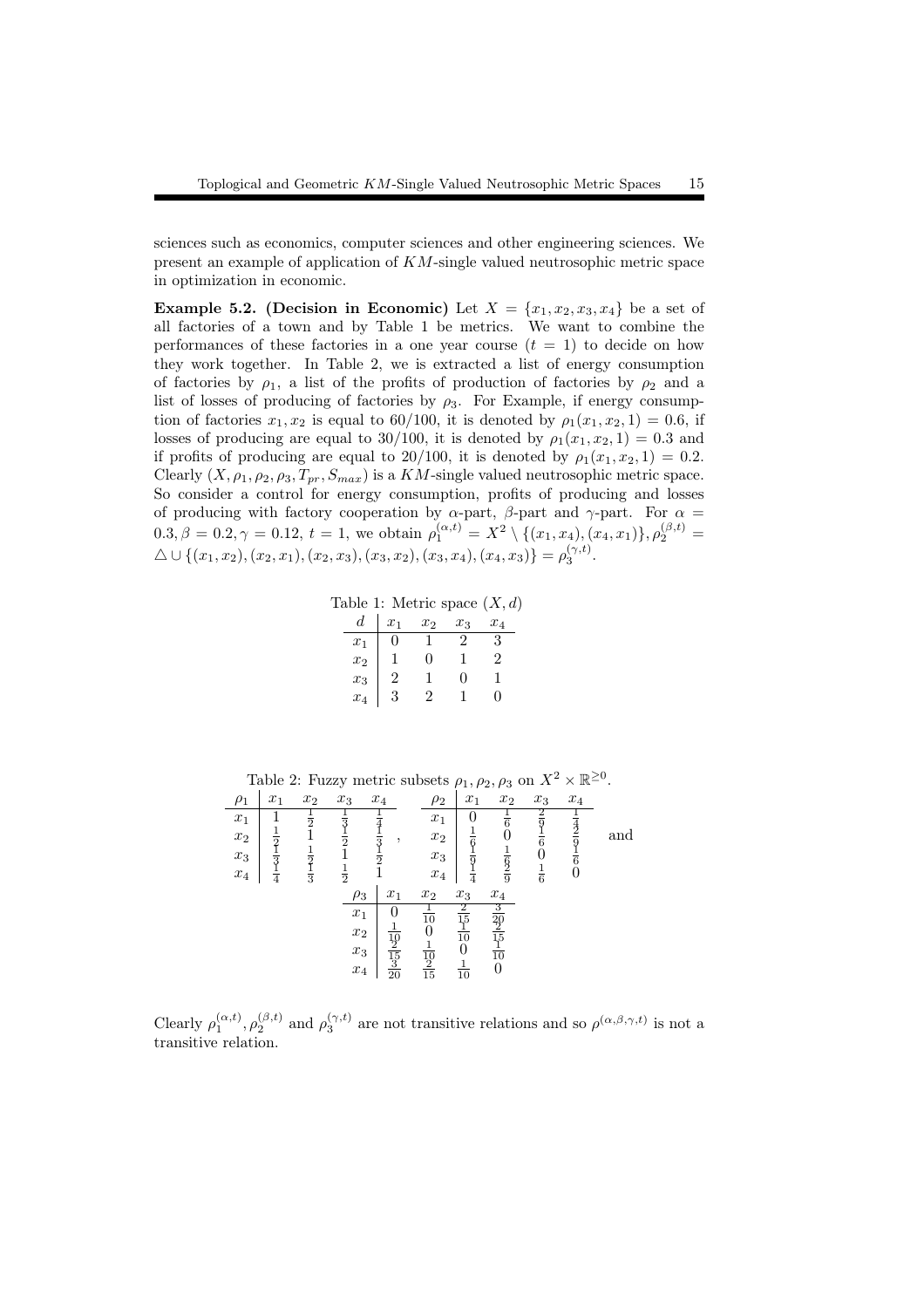Let  $\rho_1^{(\alpha,t,*)}, \rho_2^{(\beta,t,*)}, \rho_3^{(\gamma,t,*)}$  and  $\rho^{(\alpha,\beta,\gamma,t,*)}$  be the *transitive closure* of  $\rho_1^{(\alpha,t)},$  $\rho_2^{(\beta,t)}$ ,  $\rho_3^{(\gamma,t)}$  and  $\rho^{(\alpha,\beta,\gamma,t)}$ , respectively (the smallest transitive relation in such a way that contains  $\rho_1^{(\alpha,t)}, \rho_2^{(\beta,t)}$ ,  $\rho_3^{(\gamma,t)}$  and  $\rho^{(\alpha,\beta,\gamma,t)}$ , respectively). Then in the following theorem we show that  $\rho_1^{(\alpha,t,*)}$ ,  $\rho_2^{(\beta,t,*)}$ ,  $\rho_3^{(\gamma,t,*)}$  and  $\rho^{(\alpha,\beta,\gamma,t,*)}$  are regular relations. Define  $X/\rho^{(\alpha,\beta,\gamma,t,*)} = {\rho^{(\alpha,\beta,\gamma,t,*)}(x,y,t) | x, y \in X}$  as set of all equivalence class of *X* on  $\rho^{(\alpha,\beta,\gamma,t,*)}$ .

**Theorem 5.3.** Let  $(X, \rho_1, \rho_2, \rho_3, T_{min}, S_{max})$  be a KM-single valued neutrosophic *metric space and*  $\alpha, \beta, \gamma \in [0, 1]$ *. Then* 

(i) if 
$$
t = 0
$$
, then  $\rho_1^{(\alpha, t, *)} = \rho_1^{(\alpha, t)}, \rho_2^{(\beta, t, *)} = \rho_2^{(\beta, t)}$  and  $\rho_3^{(\gamma, t, *)} = \rho_3^{(\gamma, t)}$ ;  
\n(ii) if  $\alpha = \beta = \gamma = 0$ , then  $\rho_1^{(\alpha, t, *)} = \rho_1^{(\alpha, t)}, \rho_2^{(\beta, t, *)} = \rho_2^{(\beta, t)}$  and  $\rho_3^{(\gamma, t, *)} = \rho_3^{(\gamma, t)}$ ;

(iii) if 
$$
\alpha = \beta = \gamma = 1
$$
, then  $\rho_1^{(\alpha, t, *)} = \rho_1^{(\alpha, t)}, \rho_2^{(\beta, t, *)} = \rho_2^{(\beta, t)}$  and  $\rho_3^{(\gamma, t, *)} = \rho_3^{(\gamma, t)}$ .

*Proof.* (*i*) Let  $\alpha, \beta, \gamma \in [0, 1]$  and  $x, y \in X$ . If  $t = 0$ , then  $\rho_1^{(\alpha, t)} \in \{\emptyset, X^2\}, \rho_2^{(\beta, t)} \in$  $\{\emptyset, X^2\}$  and  $\rho_3^{(\gamma,t)} \in \{\emptyset, X^2\}$ . Thus in any case,  $\rho_1^{(\alpha,t,*)} = \rho_1^{(\alpha,t)}, \rho_2^{(\beta,t,*)} = \rho_2^{(\beta,t)}$ and  $\rho_3^{(\gamma, t, *)} = \rho_3^{(\gamma, t)}.$ 3

(*ii*) Let  $\alpha = \beta = \gamma = 0$ . Then by Theorem 5.1,  $\rho_1^{(\alpha,t)} = X^2, \rho_2^{(\beta,t)} = \rho_3^{(\gamma,t)} = \Delta$ and so  $\rho_1^{(\alpha,t,*)} = \rho_1^{(\alpha,t)}, \rho_2^{(\beta,t,*)} = \rho_2^{(\beta,t)}$  and  $\rho_3^{(\gamma,t,*)} = \rho_3^{(\gamma,t)}$ . (*iii*) It is similar to item (*ii*).  $\Box$ 

**Theorem 5.4.** Let  $(X, \rho_1, \rho_2, \rho_3, T_{min}, S_{max})$  be a KM-single valued neutrosophic *metric space and*  $\alpha, \beta, \gamma \in [0, 1]$ *. Then for all*  $t \in \mathbb{R}^{\geq 0}$  *and*  $n \in \mathbb{N}$ *,* 

- (*i*)  $\rho_1^{(\alpha,t)} \subseteq \rho_1^{(\alpha, nt)}$  and for all  $k \geq n, \rho_1^{(\alpha, nt)} \subseteq \rho_1^{(\alpha, kt)}$ ;
- $(iii)$   $\rho_2^{(\beta,t)} \subseteq \rho_2^{(\beta,nt)}$  and for all  $k \geq n, \rho_2^{(\beta,nt)} \subseteq \rho_2^{(\beta,kt)}$ ;
- $(iii)$   $\rho_3^{(\gamma,t)} \subseteq \rho_3^{(\gamma,nt)}$  and for all  $k \geq n, \rho_3^{(\gamma,nt)} \subseteq \rho_3^{(\gamma,kt)}$ .

*Proof.* (*i*) Let  $x, y \in X$ ,  $t \in \mathbb{R}^{\geq 0}$  and  $n \in \mathbb{N}$ . If  $(x, y) \in \rho_1^{(\alpha, t)}$ , then simple induction  $T_{1}$  *T*<sub>1</sub> (*t*) Let  $x, y \in A, t \in \mathbb{N}$  and  $n \in \mathbb{N}$ . If  $(x, y) \in \rho_1$ ,  $y, y$ , then concludes that  $\alpha \leq T_{min}(\rho_1(x, y, t), \rho_1(y, y, t), \ldots, \rho_1(y, y, t)$  $) \leq \rho_1(x, y, nt)$ , so

| {z } (*n−*1)-times  $\rho_1^{(\alpha,t)} \subseteq \rho_1^{(\alpha, nt)}$  and for all  $k \geq n, \rho_1^{(\alpha, nt)} \subseteq \rho_1^{(\alpha, kt)}$ .

 $(i i, i ii)$  Let  $x, y \in X, t \in \mathbb{R}^{\geq 0}$  and  $n \in \mathbb{N}$ . Since  $nt > t$ , by Theorem 3.4, we get that  $\rho_2(x, y, t) \geq \rho_2(x, y, nt), \rho_3(x, y, t) \geq \rho_3(y, y, nt)$  and it concludes that  $\rho_2^{(\beta, t)} \subseteq$  $\rho_2^{(\beta, nt)}, \rho_3^{(\gamma,t)} \subseteq \rho_3^{(\gamma, nt)}$  and for all  $k \geq n, \rho_2^{(\beta, nt)} \subseteq \rho_2^{(\beta, kt)}$  and  $\rho_3^{(\gamma, nt)} \subseteq \rho_3^{(\gamma, kt)}$ .

**Theorem 5.5.** Let  $(X, \rho_1, \rho_2, \rho_3, T_{min}, S_{max})$  be a KM-single valued neutrosophic *metric space and*  $\alpha, \beta, \gamma \in (0,1)$ *. Then, for all*  $t > 0$ *, there exists the smallest n ∈* N*, such that*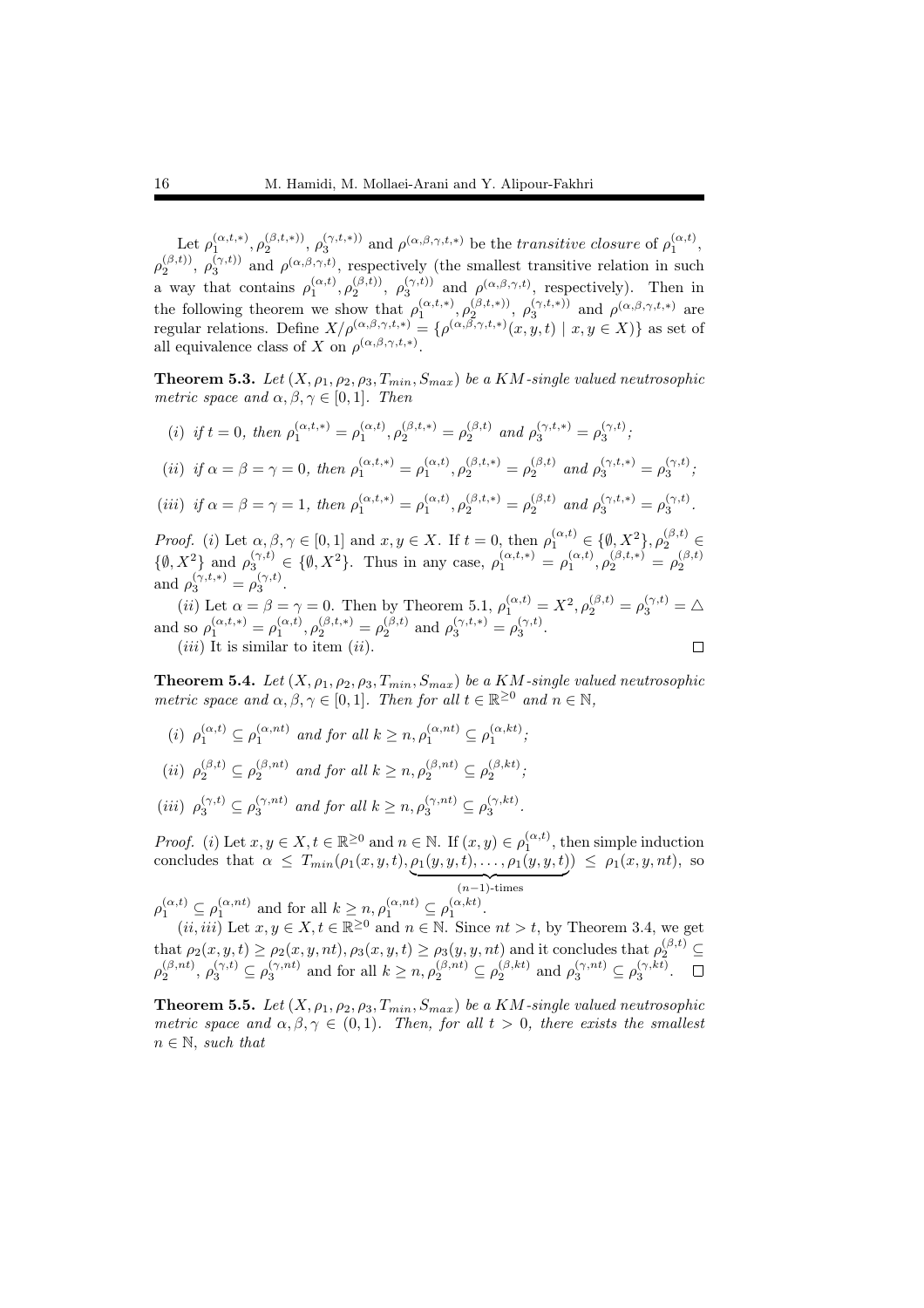(i) 
$$
\rho_1^{(\alpha,t,*)} = \bigcup_{k=1}^n \rho_1^{(\alpha,kt)}
$$
, where for all  $k \ge n$ , we have  $\rho_1^{(\alpha,kt)} = \rho_1^{(\alpha, nt)}$ ;

$$
(ii) \ \ \rho_2^{(\beta,t,*)} = \bigcup_{k=1}^n \rho_2^{(\beta,kt)}, \ \textit{where for all} \ k \geq n, \ \textit{we have} \ \ \rho_2^{(\beta,kt)} = \rho_1^{(\beta,nt)};
$$

$$
(iii) \ \ \rho_3^{(\gamma,t,*)} = \bigcup_{k=1}^n \rho_3^{(\gamma,kt)}, \ where \ for \ all \ k \geq n, \ we \ have \ \rho_3^{(\gamma,kt)} = \rho_3^{(\gamma,nt)}.
$$

*Proof.* Let  $n \in \mathbb{N}, \alpha, \beta, \gamma \in (0,1)$  and  $x, y \in X$ .

(*i*) By Theorem 5.4,  $\rho_1(x, y, t) \leq \rho_1(x, y, nt)$ . Since  $\lim_{t \to \infty} \rho_1(x, y, t) = 1$ , we get that  $\lim_{t\to\infty} \rho_1(x, y, nt) = 1$ . Thus there exists  $N \in \mathbb{N}$  such that for all  $t > \lfloor N/n \rfloor$ , we have  $1 - \alpha < \rho_1(x, y, t)$ . Hence  $\mathcal{A}_\alpha = \{m \in \mathbb{N} \mid \rho_1(x, y, m) \ge \alpha\} \ne \emptyset$  and using well-ordering principle, there exists the smallest  $n \in \mathbb{N}$  such that  $\rho_1(x, y, nt) \ge \alpha$ . By Theorem 5.4, for all  $k \geq n, \rho_1^{(\alpha, nt)} \subseteq \rho_1^{(\alpha, kt)}$ . In addition, since *n* is the smallest which  $\rho_1(x, y, m) \ge \alpha$ , we get that  $\rho_1^{(\alpha,kt)} \subseteq \rho_1^{(\alpha, nt)}$  and so for all  $k \ge n$ ,  $\rho_1^{(\alpha, nt)} =$  $\rho_1^{(\alpha,kt)}$ . Now, if  $(x, y), (y, z) \in \rho_1^{(\alpha, t, *)}$ , then, there exists  $k, k' \in \mathbb{N}$  in such a way that  $(x, y) \in \rho_1^{(\alpha,kt)}$  and  $(x, y) \in \rho_1^{(\alpha, k't)}$ . Theorem 5.4, implies that  $\alpha \leq$  $T_{min}(\rho_1(x, y, t), \rho_1(y, z, t)) \leq T_{min}(\rho_1(x, y, kt), \rho_1(y, z, kt)) \leq \rho_1(x, y, (k + k')t).$ Thus  $(x, z) \in \rho_1^{(\alpha, (k+k')t)} \subseteq \bigcup^n$ *k*=1  $\rho_1^{(\alpha,kt)} = \rho_1^{(\alpha,t,*)}$  and so  $\rho_1^{(\alpha,t,*)}$  is a transitive relation. Suppose that *R* be a transitive relation such that  $\rho_1^{(\alpha,t)} \subseteq R$ , by induction we show that  $\rho_1^{(\alpha,t,*)} \subseteq R$ . It is clear for  $n = 1$ . Assume that it is satisfied for *n*,if means that  $\begin{bmatrix} n \\ n \end{bmatrix}$ *k*=1  $\rho_1^{(\alpha,kt)} \subseteq R$ . If  $(x,y) \in \bigcup^{n+1}$ *k*=1  $\rho_1^{(\alpha,kt)}$ , since  $\bigcup^{n+1}$ *k*=1  $\rho_1^{(\alpha,kt)}$  = ∪*n k*=1  $\rho_1^{(\alpha,kt)} \cup \rho_1^{(\alpha,t)}$ , by assumption of induction we get that  $(x, y) \in \bigcup^{n}$ *k*=1  $\rho_1^{(\alpha,kt)} \subseteq R$ 

or  $(x, y) \in \rho_1^{(\alpha, t)} \subseteq R$ . It follows that  $\rho_1^{(\alpha, t, *)} \subseteq R$  and so it is *transitive closure* of  $\rho_1^{(\alpha,t)}$ .  $\Box$ 

In a similar way, one can see that (*ii*)*,*(*iii*) are proved.

Corollary 5.6. Let  $(X, \rho_1, \rho_2, \rho_3, T_{min}, S_{max})$  be a KM-single valued neutro*sophic metric space and*  $\alpha, \beta, \gamma \in (0,1)$ *. Then, for all*  $t > 0$ *, there exists the smallest*  $n \in \mathbb{N}$ *, such that*  $\rho^{(\alpha,\beta,\gamma,t,*)} = \bigcup_{n=0}^{\infty}$ *k*=1  $\rho^{(\alpha,\beta,\gamma,nt)}$ , where for all  $k \geq n$ , we have  $\rho^{(\alpha,\beta,\gamma,kt)} = \rho^{(\alpha,\beta,\gamma,nt)}.$ 

**Theorem 5.7.** *Let*  $(X, \rho_1, \rho_2, \rho_3, T_{min}, S_{max})$  *be a KM*-single valued neutrosophic *metric space. Then there exists*  $\alpha, \beta, \gamma \in [0, 1]$  *such that for all*  $t \geq 0$ ,  $\rho^{(\alpha, \beta, \gamma, t, *)} =$  $\rho^{(\alpha,\beta,\gamma,t)}.$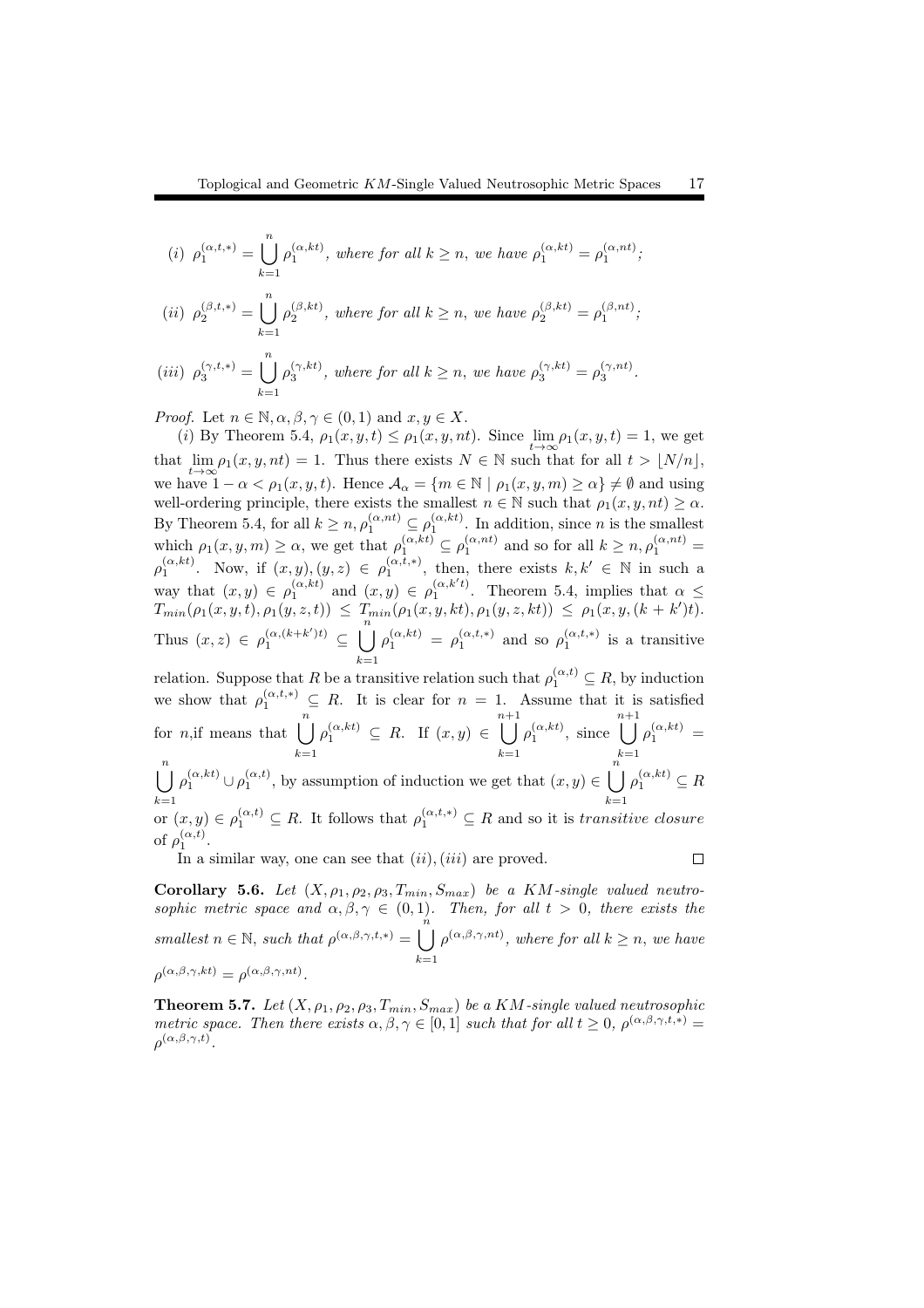*Proof.* Let  $x, y \in X$ . Then consider  $\alpha = \bigwedge$ *x,y∈X*  $\rho_1(x, y, t), \beta = \sqrt{}$ *x,y∈X*  $\rho_1(x,y,t)$ and  $\gamma = \sqrt{ }$ *x,y∈X*  $\rho_1(x, y, t)$ *.* Since for all  $x, y \in X$ ,  $\rho_1(x, y, t) \geq \alpha$ ,  $\rho_2(x, y, t) \leq \beta$ and  $\rho_2(x, y, t) \leq \gamma$ , for all  $t \geq 0$  we ge that  $\rho_1^{(\alpha, t, *)} = \rho_1^{(\alpha, t)}, \rho_2^{(\beta, t, *)} = \rho_2^{(\beta, t)}$  and  $\rho_3^{(\gamma,t,*)} = \rho_3^{(\gamma,t)}$ . It concludes that there exists  $\alpha, \beta, \gamma \in [0,1]$  such that for all  $t \ge 0$ ,  $\rho^{(\alpha,\beta,\gamma,t,*)} = \rho^{(\alpha,\beta,\gamma,t)}.$ 

**Example 5.8.** Consider the *KM*-single valued neutrosophic metric space  $(X, \rho_1, \rho_2)$ *,*  $\rho_3$ *, T, S*) in Example 5.2. For  $\alpha = 0.3, \beta = 0.2, \gamma = 0.12$ , by Corollary 5.6, we obtain  $n = 2$  (we must consider the performances of these factories in two years course  $(t = 2)$ ) and get fuzzy subsets  $\rho_1, \rho_2, \rho_3$  in Table 3. Thus  $\rho_1^{(\alpha, 2t)}$ 

| Table 3: Fuzzy metric subsets $\rho_1, \rho_2, \rho_3$ on $X^2 \times \mathbb{R}^{\geq 0}$ . |               |               |               |                 |                           |                 |                                            |                |               |     |
|----------------------------------------------------------------------------------------------|---------------|---------------|---------------|-----------------|---------------------------|-----------------|--------------------------------------------|----------------|---------------|-----|
| $\rho_1$                                                                                     | $x_1$         | $x_2$         | $x_3$         | $x_4$           | $\rho_2$                  | $x_1$           | $x_2$                                      | $x_3$          | $x_4$         |     |
| $x_1$                                                                                        |               | $\frac{1}{3}$ |               |                 | $x_1$                     |                 | $\frac{1}{9}$                              |                |               |     |
| $x_2$                                                                                        | $\frac{1}{3}$ |               | $\frac{1}{3}$ | ٠               | $x_2$                     | $\frac{1}{9}$   |                                            | $\overline{9}$ |               | and |
| $x_3$                                                                                        |               | $\frac{1}{3}$ |               | $\frac{1}{3}$   | $x_3$                     |                 | $\frac{1}{9}$                              |                | $\frac{1}{9}$ |     |
| $x_4$                                                                                        |               | $\frac{1}{4}$ | $\frac{1}{3}$ |                 | $x_4$                     |                 |                                            | $\frac{1}{9}$  |               |     |
|                                                                                              |               |               | $\rho_3$      | $x_1$           | $x_2$                     | $x_3$           | $x_4$                                      |                |               |     |
|                                                                                              |               |               | $x_1$         |                 | $\frac{1}{15}$            |                 | $\overline{\mathbf{3}}$<br>$\overline{25}$ |                |               |     |
|                                                                                              |               |               | $x_2$         | $\overline{15}$ |                           | $\frac{10}{15}$ | $\overline{10}$                            |                |               |     |
|                                                                                              |               |               | $x_3$         |                 | $\overline{\frac{15}{1}}$ |                 | $\overline{15}$                            |                |               |     |
|                                                                                              |               |               | $x_4$         | $\frac{10}{25}$ | $\overline{10}$           | $\overline{15}$ |                                            |                |               |     |
|                                                                                              |               |               |               |                 |                           |                 |                                            |                |               |     |

 $\Delta \cup \{(x_1, x_2)\}, \rho_2^{(\beta, 2t)} = \rho_3^{(\gamma, 2t)} = X^2$  and so  $\rho^{(\alpha, \beta, \gamma, 2t)} = \Delta \cup \{(x_1, x_2)\}$  is a transitive relation.

From now on, for all *KM*-single valued neutrosophic metric space  $(X, \rho_1, \rho_2, \rho_3,$ *T*, *S*), we consider  $A, B \in P^*(X)$  are finite subsets.

**Definition 5.9.** Let  $(X, \rho_1, \rho_2, \rho_3, T, S)$  be a  $KM$ -single valued neutrosophic metric space,  $A, B \in P^*(X)$ ,  $t \in \mathbb{R}^+, x, y \in X$ . Define

(i) 
$$
\overline{\rho_1}(x, B, t) = \bigvee_{y \in B} \rho_1(x, y, t), \overline{\rho_2}(x, B, t) = \bigwedge_{y \in B} \rho_2(x, y, t)
$$
 and  $\overline{\rho_3}(x, B, t) = \bigwedge_{y \in B} \rho_3(x, y, t).$   
\n(ii)  $\overline{\rho_1}(A, y, t) = \bigvee_{x \in A} \rho_1(x, y, t), \overline{\rho_2}(A, y, t) = \bigwedge_{x \in A} \rho_2(x, y, t)$  and  $\overline{\rho_3}(A, y, t) = \bigwedge_{x \in A} \rho_3(x, y, t).$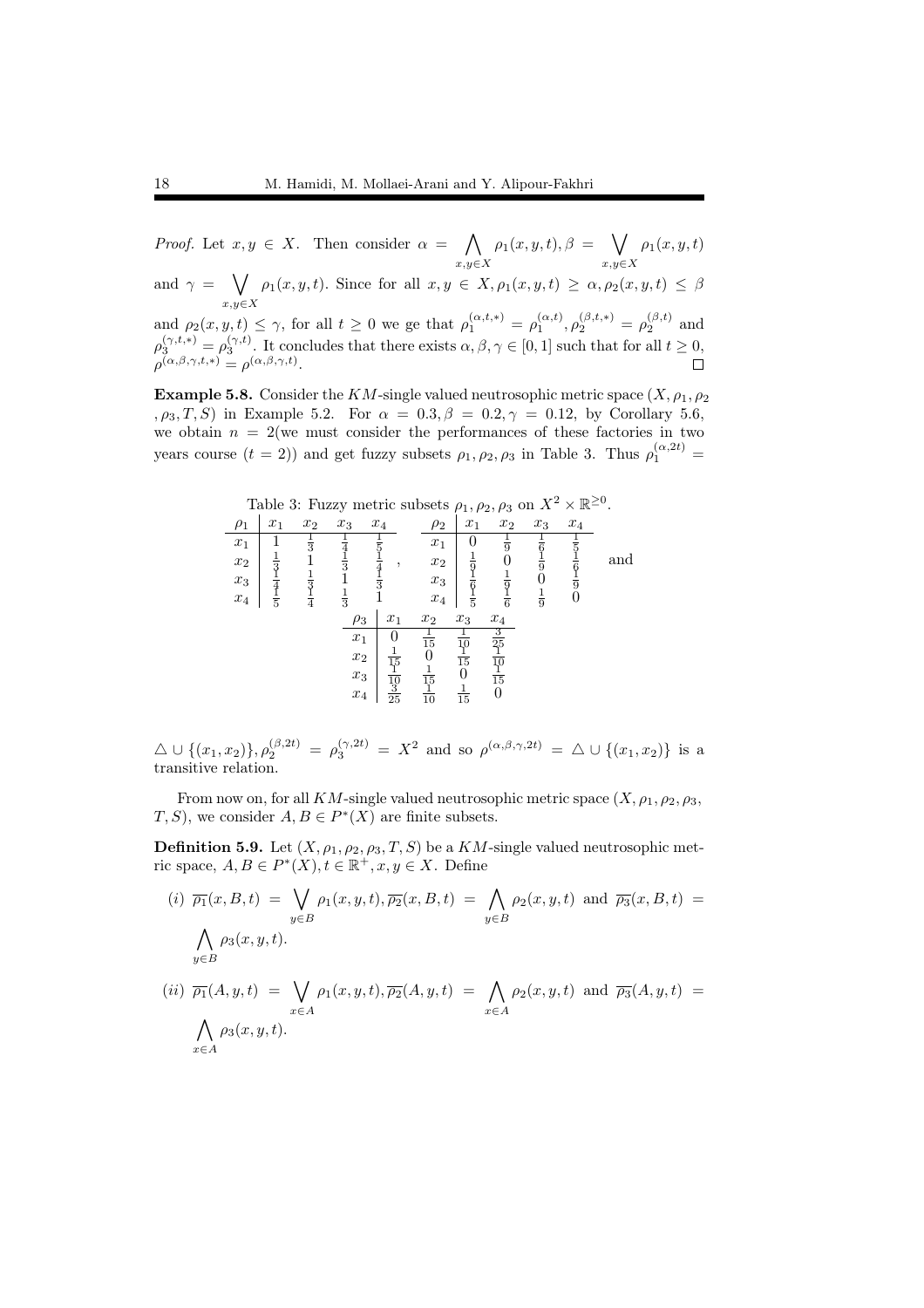$(iii) \overline{\rho_1}(A, B, t) = (\bigwedge$ *x∈A* ∨ *y∈B*  $\rho_1(x, y, t)$ )  $\wedge$  ( *y∈B* ∨ *x∈A ρ*1(*x, y, t*))*,*

$$
(iv) \ \overline{\rho_2}(A,B,t) = (\bigvee_{x \in A} \bigwedge_{y \in B} \rho_2(x,y,t)) \vee (\bigvee_{y \in B} \bigwedge_{x \in A} \rho_2(x,y,t)),
$$

$$
(v) \ \overline{\rho_3}(A,B,t) = (\bigvee_{x \in A} \bigwedge_{y \in B} \rho_3(x,y,t)) \vee (\bigvee_{y \in B} \bigwedge_{x \in A} \rho_3(x,y,t)).
$$

In [12], Rodrguez-Lopez and Romaguera, proved that in every *GV* -fuzzy metric space  $(X, \rho_1, T)$ , the set of nonempty compact subsets  $(\mathcal{K}^*(X))$  of  $(X; \tau_X)$  construct a fuzzy metric space as Hausdorf fuzzy metric. In a similar way we have the following Theorem.

Corollary 5.10. Let  $(X, \rho_1, \rho_2, \rho_3, T, S)$  be a  $KM$ -single valued neutrosophic metric space,  $A, B, C \in \mathcal{K}^*(X), t \in \mathbb{R}^+$ . Then  $(\mathcal{K}^*(X), \overline{\rho_1}, \overline{\rho_2}, \overline{\rho_3}, T, S)$  is a KM-single *valued neutrosophic metric space.*

**Theorem 5.11.** Let  $(X, \rho_1, \rho_2, \rho_3, T_{min}, S_{max})$  be a KM-single valued neutro*sophic metric space and*  $\alpha, \beta, \gamma \in [0, 1]$ *. Then,*  $(X/\rho^{(\alpha, \beta, \gamma, t, *)}, \overline{\rho_1}, \overline{\rho_2}, \overline{\rho_3}, T, S)$  *is a KM-single valued neutrosophic metric space.*

 $\Box$ 

*Proof.* The proof is obtained by Corollary 5.10.

**Definition 5.12.** Let  $(X, \rho_1, \rho_2, \rho_3, T, S)$  and  $(X', \rho'_1, \rho'_2, \rho'_3, T', S')$  be  $KM$ -single valued neutrosophic metric spaces. A bijection  $\varphi: X \to X'$  is called an isomorphism if for all  $x, y \in X$  and for all  $i \in \{1, 2, 3\}$ ,  $\rho_i(x, y, t) = \rho'_i(\varphi(x), \varphi(y), t)$  and denoted it by  $(X, \rho_1, \rho_2, \rho_3, T, S) \cong (X', \rho'_1, \rho'_2, \rho'_3, T', S')$ .

Corollary 5.13. Let  $(X, \rho_1, \rho_2, \rho_3, T_{min}, S_{max})$  be a KM-single valued neutro*sophic metric space and*  $\alpha, \beta, \gamma \in [0, 1]$ *. Then* 

 $(i)$  *if*  $t = 0$ *, then*  $(X/\rho^{(\alpha,\beta,\gamma,t,*)}, \overline{\rho_1}, \overline{\rho_2}, \overline{\rho_3}, T, S) \cong (X, \rho_1, \rho_2, \rho_3, T, S)$ ;

(ii) if 
$$
\alpha = \beta = \gamma = 0
$$
, then  $(X/\rho^{(\alpha,\beta,\gamma,t,*)}, \overline{\rho_1}, \overline{\rho_2}, \overline{\rho_3}, T, S) \cong (X, \rho_1, \rho_2, \rho_3, T, S);$ 

(iii) if 
$$
\alpha = \beta = \gamma = 1
$$
, then  $(X/\rho^{(\alpha,\beta,\gamma,t,*)}, \overline{\rho_1}, \overline{\rho_2}, \overline{\rho_3}, T, S) \cong (X, \rho_1, \rho_2, \rho_3, T, S)$ .

**Definition 5.14.** Let  $(X, \rho_1, \rho_2, \rho_3, T_{min}, S_{max})$  be a *KM*-single valued neutrosophic metric space and  $\alpha, \beta, \gamma \in [0, 1]$ . For all  $x, y \in X$ , define

$$
d^{(\alpha,t,*)}(x,y) = \begin{cases} 0 & \text{if } x = y \\ |x/\rho_1^{(\alpha,t,*)}| + |y/\rho_1^{(\alpha,t,*)}| & \text{if } x \neq y \end{cases},
$$
  

$$
d^{(\beta,t,*)}(x,y) = \begin{cases} 0 & \text{if } x = y \\ |x/\rho_2^{(\beta,t,*)}| + |y/\rho_2^{(\beta,t,*)}| & \text{if } x \neq y \end{cases},
$$
  

$$
d^{(\gamma,t,*)}(x,y) = \begin{cases} 0 & \text{if } x = y \\ |x/\rho_3^{(\gamma,t,*)}| + |y/\rho_3^{(\gamma,t,*)}| & \text{if } x \neq y \end{cases},
$$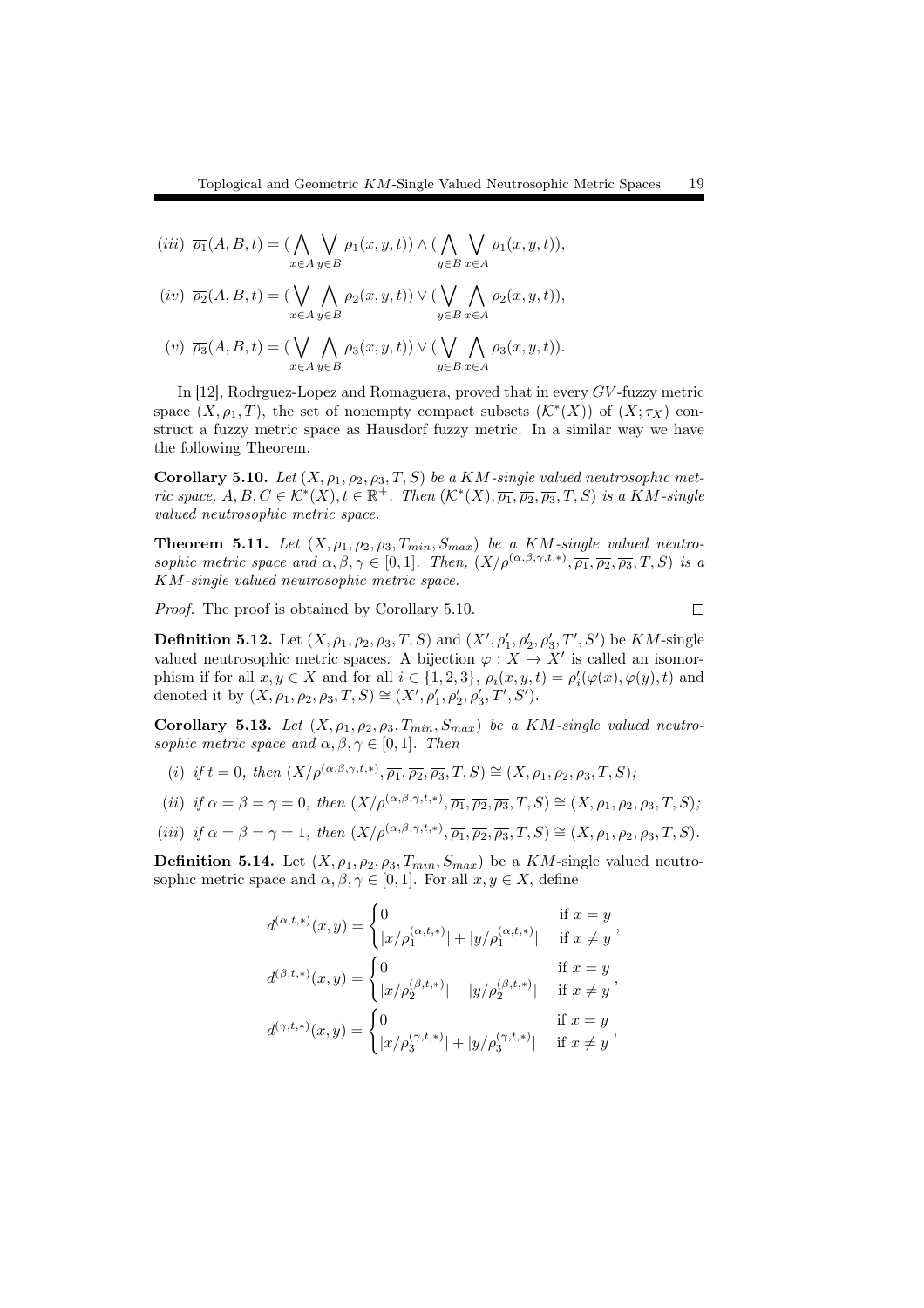and 
$$
d^{(\alpha,\beta,\gamma,t,*)}(x,y) = \begin{cases} 0 & \text{if } x = y \\ |x/\rho^{(\alpha,\beta,\gamma,t,*)}| + |y/\rho^{(\alpha,\beta,\gamma,t,*)}| & \text{if } x \neq y \end{cases}
$$

**Theorem 5.15.** Let  $(X, \rho_1, \rho_2, \rho_3, T_{min}, S_{max})$  be a KM-single valued neutro*sophic metric space and*  $0 \leq \alpha, \beta, \gamma \leq 1$ *. Then* 

- (*i*)  $(X, d^{(\alpha, t, *)})$ ,  $(X, d^{(\beta, t, *)})$ ,  $(X, d^{(\gamma, t, *)})$  *and*  $(X, d^{(\alpha, \beta, \gamma, t, *)})$  *are metric spaces.*
- $(iii) d^{(\alpha,\beta,\gamma,t,*)} = (d^{(\alpha,t,*)}) \wedge (d^{(\beta,t,*)}) \wedge (d^{(\gamma,t,*)}).$

*Proof.* It is clear that.

Let  $\mathcal{A} = \{(X, \rho_1, \rho_2, \rho_3, T, S) \mid \rho_1, \rho_2, \rho_3 \text{ are fuzzy subsets on } X^2 \times \mathbb{R}^{\geq 0} \}$  and  $\mathcal{B} = \{(X, d) \mid d \text{ is a metric } \}.$  Define  $\varphi : \mathcal{A} \to \mathcal{B}$ , by  $\varphi((X, \rho_1, \rho_2, \rho_3, T, S)) =$  $(X, d^{(\alpha,\beta,\gamma,t,*)})$  based Theorem 5.15 and  $\psi : \mathcal{B} \to \mathcal{A}$  by  $\varphi((X,d)) = (X, \rho_1, \rho_2, \rho_3, T,$ *S*) based Corollary 3.9.

**Corollary 5.16.** Let  $\alpha, \beta, \gamma \in [0, 1]$ . Then For sets A and B, we have a diagram *in Figure 1.*



Figure 1: Diagram between *KM*-single valued neutrosophic metric space and metric space.

#### 5.1. Extended (*KM*-Single Valued Neutrosophic) Metric

In this subsection, we obtain continuous metrics from *KM*-single valued neutrosophic metric spaces and continuous *KM*-single valued neutrosophic metric from metric spaces.

**Definition 5.1.** Let  $(X, \rho_1, \rho_2, \rho_3, T_{min}, S_{max})$  be a *KM*-single valued neutrosophic metric space,  $\alpha, \beta, \gamma \in (0, 1)$ . For all  $x, y \in X$ , define  $d_{\alpha}(x, y) = \bigwedge \{t \in$  $\mathbb{R}^+$  |  $\rho_1(x, y, t) \ge \alpha$  },  $d_\beta(x, y) = \bigwedge \{t \in \mathbb{R}^+ \mid \rho_2(x, y, t) \le \beta \}$  and  $d_\gamma(x, y) =$  $\bigwedge$  {*t*  $\in$   $\mathbb{R}^+$  |  $\rho_3(x, y, t) \leq \gamma$  }.

In what follows, we generate a family of metric spaces from a *KM*-single valued neutrosophic metric space.

**Theorem 5.2.** Let  $(X, \rho_1, \rho_2, \rho_3, T_{min}, S_{max})$  be a KM-single valued neutrosophic *metric space,*  $\alpha, \beta, \gamma \in (0,1)$ *. Then*  $(X, d_{\alpha}), (X, d_{\beta})$  *and*  $(X, d_{\gamma})$  *are metric spaces.* 

 $\Box$ 

*.*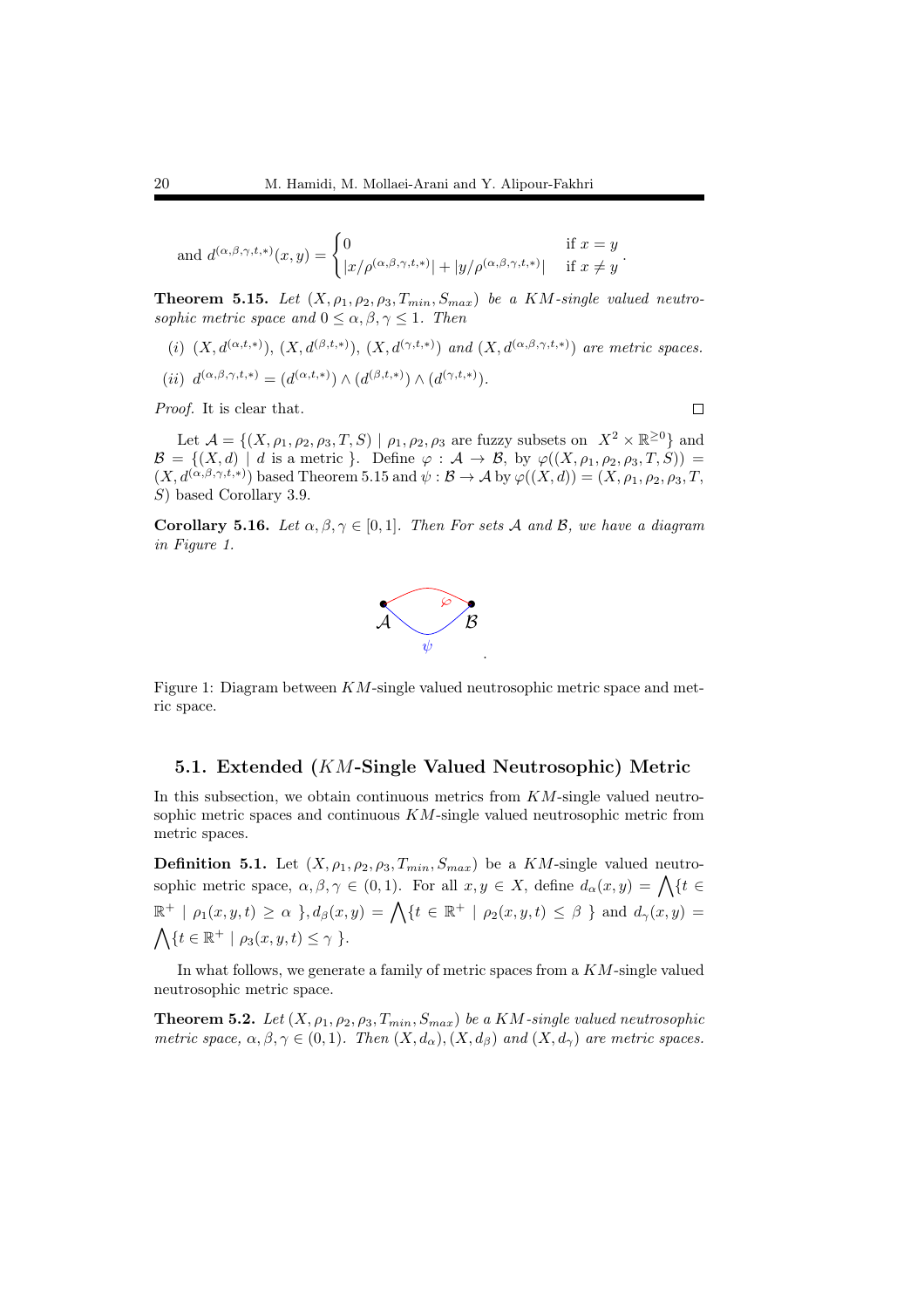*Proof.* Let  $x, y, z \in X$  and  $\beta \in (0, 1)$ . Then  $d_{\beta}(x, x) = \bigwedge \{t \in \mathbb{R}^+ \mid \rho_2(x, x, t) \le t \le t \}$  $\beta$ } =  $\bigwedge$ {*t*  $\in \mathbb{R}^+$  | 0  $\leq \beta$  } = 0. It is clear that  $d_{\beta}(x, y) = d_{\beta}(y, x)$ . Let  $\bigwedge \{t \in \mathbb{R}^+ \mid \rho_2(x, y, t) \leq \beta\} = t_0 \text{ and } \bigwedge \{t \in \mathbb{R}^+ \mid \rho_2(y, z, t) \leq \beta\} = s_0.$  Thus  $\beta = S_{max}(\rho_2(x, y, t_0), \rho_2(y, z, s_0)) \ge \rho_2(x, z, t_0 + s_0)$  implies that  $\rho_2(x, z, t_0 + s_0) \le$ *β*. It follows that  $(t_0 + s_0) \in \bigwedge \{t \in \mathbb{R}^+ \mid \rho_2(x, z, t) \leq \beta\}$  and so  $d_\beta(x, y)$  +  $d_{\beta}(y, z) = \bigwedge \{t \in \mathbb{R}^+ \mid \rho_2(x, y, t) \leq \beta\} + \bigwedge \{t \in \mathbb{R}^+ \mid \rho_2(y, z, t) \leq \beta\} \geq \bigwedge \{t \in \mathbb{R}^+ \mid \rho_2(y, z, t) \leq \beta\}$  $\mathbb{R}^+$  |  $\rho_2(x, z, t) \leq \beta$ } =  $d_\beta(x, z)$ . In a similar way one can see that  $(X, d_\alpha)$  and  $(X, d_\gamma)$  are metric spaces.

**Theorem 5.3.** Let  $(X, \rho_1, \rho_2, \rho_3, T_{min}, S_{max})$  be a KM-single valued neutrosophic *metric space,*  $\alpha, \alpha', \beta, \beta', \gamma, \gamma' \in (0,1)$  *and*  $x, y \in X$ *. Then* 

- $(i)$  *if*  $\alpha \leq \alpha'$ , then  $d_{\alpha}(x, y) \leq d_{\alpha'}(x, y)$ ;
- $(iii)$  *if*  $\beta \leq \beta'$ , then  $d_{\beta'}(x, y) \leq d_{\beta}(x, y)$ ;
- $(iii)$  *if*  $\gamma \leq \gamma'$ , then  $d_{\gamma'}(x, y) \leq d_{\gamma}(x, y)$ .

*Proof.* Let  $x, y, z \in X$  and  $\alpha, \alpha', \beta, \beta', \gamma, \gamma' \in (0,1)$ . If  $d_{\beta}(x, y) = t_0$ , then  $\rho_2(x, y, t_0) \leq \beta \leq \beta'$  and so  $t_0 \in \bigwedge \{t \in \mathbb{R}^+ \mid \rho_2(x, y, t) \leq \beta'\}.$  It concludes that  $d_{\beta'}(x, y) \le t_0 = d_{\beta}(x, y)$ . Other items are proved in a similar way.  $\Box$ 

**Theorem 5.4.** *Let*  $(X, \rho_1, \rho_2, \rho_3, T_{min}, S_{max})$  *be a KM*-single valued neutrosophic *metric space,*  $\alpha, \beta, \gamma \in (0, 1)$ *. Then* 

 $d_{\alpha}, d_{\beta}, d_{\gamma}: (X, \rho_1, \rho_2, \rho_3, T_{min}, S_{max}) \times (X, \rho_1, \rho_2, \rho_3, T_{min}, S_{max}) \rightarrow \mathbb{R}^{\geq 0},$ 

*are continuous maps.*

*Proof.* Let  $(x_n, y_n)_n$  be a sequence in  $X \times X$  that converges to  $(x, y)$  with respect to the fuzzy metric  $(X, \rho_1, \rho_2, \rho_3, T_{min}, S_{max})$ . Thus for all  $\varepsilon > 0$  and  $t \in \mathbb{R}^+$ , there exists  $N \in \mathbb{N}$ , such that for all  $n \geq N$ ,  $1 - \epsilon < \rho_1((x_n, x, t))$ ,  $\rho_2((x_n, x, t)) < \epsilon$  and  $\rho_3((x_n, x, t)) < \epsilon$ . Hence for all  $\alpha, \beta, \gamma \in (0, 1), \{t \in \mathbb{R}^+ \mid \rho_1(x_n, x, t) \geq \alpha\} \neq \emptyset, \{t \in \mathbb{R}^+ \mid \rho_2(x, t) \geq \alpha\}$  $\mathbb{R}^+ \mid \rho_2(x_n, x, t) \leq \beta$   $\neq \emptyset$  and  $\{t \in \mathbb{R}^+ \mid \rho_2(x_n, x, t) \leq \gamma\} \neq \emptyset$ . Hence there exists *N*  $\in$  N, such that for all  $n \geq N$ , and all  $\alpha < 1 - \varepsilon, \beta > \varepsilon$  and  $\gamma > \varepsilon, d_\alpha(x_n, x)$  $t, d_{\beta}(x_n, x) < t$  and  $d_{\gamma}(x_n, x) < t$  and so  $\lim_{n \to \infty} d_{\alpha}(x_n, x) = d_{\beta}(x_n, x) = d_{\gamma}(x_n, x) =$ 0. In a similar way,  $\lim_{n \to \infty} d_{\alpha}(y_n, y) = d_{\beta}(y_n, y) = 0$ . Since for all,  $n \in \mathbb{N}, d_{\alpha}(x_n, x) + d_{\alpha}(x_n, y_n) + d_{\alpha}(y_n, y) \geq d_{\alpha}(x, y),$  we get that  $\lim_{n \to \infty} d_{\alpha}(x_n, y_n) - d_{\alpha}(x_n, y_n)$  $d_{\alpha}(x, y) \leq (\lim_{n \to \infty} d_{\alpha}(x_n, x) + \lim_{n \to \infty} d_{\alpha}(y, y_n)) = 0.$  In a similar way,  $\lim_{n \to \infty} d_{\beta}(x_n, y_n) =$  $d_{\beta}(x, y)$  and  $\lim_{n \to \infty} d_{\gamma}(x_n, y_n) = d_{\gamma}(x, y).$ 

**Theorem 5.5.** Let  $(X, \rho_1, \rho_2, \rho_3, T_{min}, S_{max})$  be a KM-single valued neutrosophic *metric space, α, α′ , β,*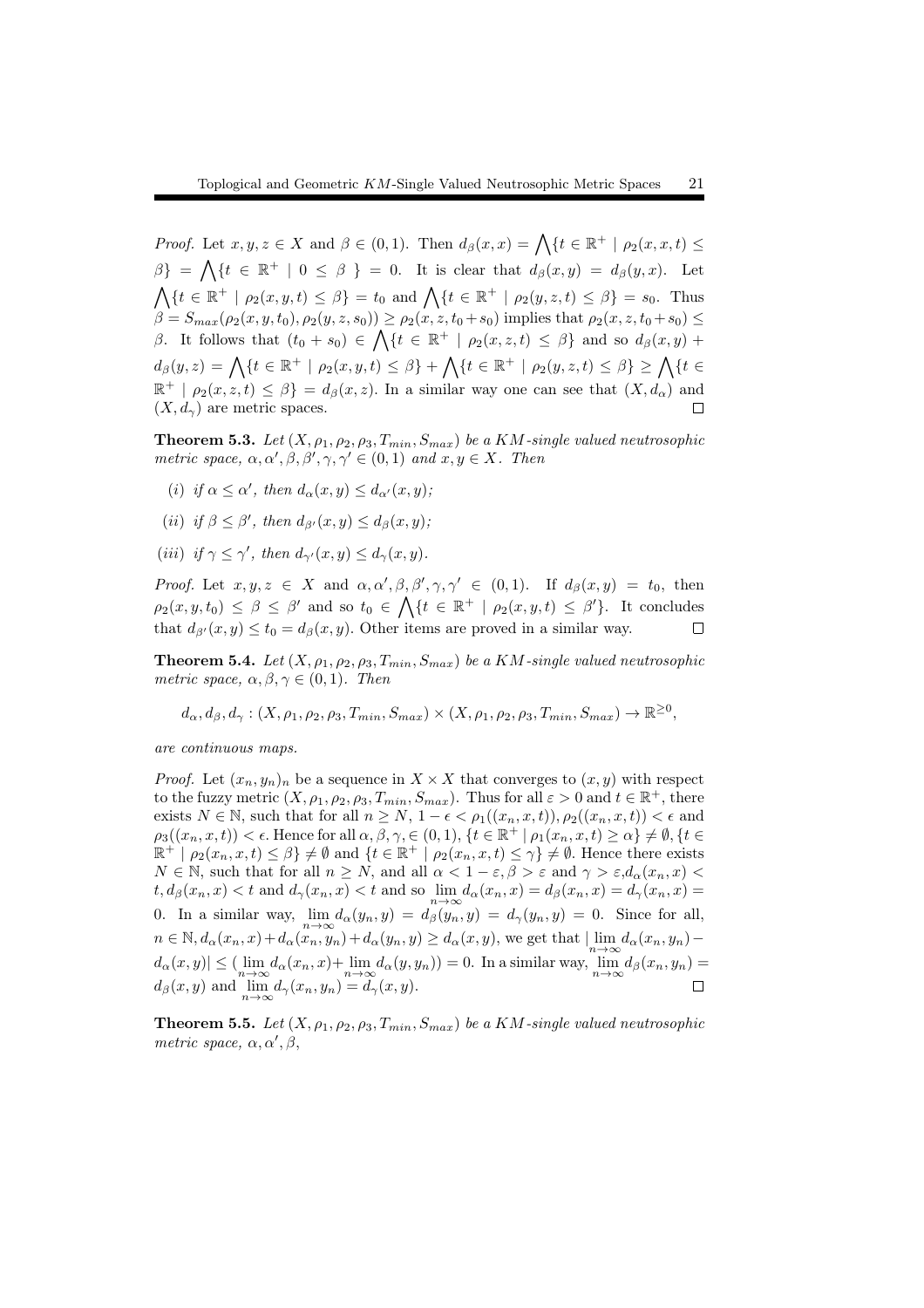$\beta', \gamma, \gamma' \in (0,1)$  *and*  $x, y \in X$ *. Then a sequence*  $(x_n)_n$  *is a Cauchy sequence in*  $(X, \rho_1, \rho_2, \rho_3, T_{min})$ 

*,*  $S_{max}$ ) *if and only if it is a Cauchy sequence in*  $(X, d_{\alpha})$ ,  $(X, d_{\beta})$  *and*  $(X, d_{\gamma})$ *.* 

*Proof.* Suppose  $(x_n)_n$  is a Cauchy sequence in metric spaces  $(X, d_\alpha)$ ,  $(X, d_\beta)$  and  $(X, d_\gamma)$ . Fixed  $\varepsilon > 0$ . Since  $(x_n)_n$  is a Cauchy sequence in  $(X, d_\beta)$ , there exists  $N \in \mathbb{N}$  such that for all  $n, m \geq N$ ,  $d_{\beta}(x_n, x_m) < \varepsilon$ . It follows that  $t_0 = \bigwedge \{t \in$  $\mathbb{R}^+$  |  $\rho_2(x_n, x_m, t) \leq \beta$ }  $< \varepsilon$  and so  $\rho_2(x_n, x_m, t) \leq \rho_2(x_n, x_m, t_0) < \varepsilon$ . In a similar way, one can see that  $\rho_3(x_n, x_m, t) < \varepsilon$  and  $\rho_1(x_n, x_m, t) > 1 - \varepsilon$  and so sequence  $(x_n)_n$  is a Cauchy sequence in  $KM$ -single valued neutrosophic metric space  $(X, \rho_1, \rho_2, \rho_3, T_{min}, S_{max})$ .

Conversely, let sequence  $(x_n)_n$  is a Cauchy sequence in  $(X, \rho_1, \rho_2, \rho_3, T_{min}, S_{max})$ and Fixed  $\varepsilon > 0$ . Thus for all  $t \in \mathbb{R}^+$ , there exists  $N \in \mathbb{N}$  such that for any  $m, n \geq N$ , we have

$$
1 - \varepsilon < \rho_1(x_n, x_m, t), \rho_2(x_n, x_m, t) < \varepsilon \text{ and } \rho_3(x_n, x_m, t) < \varepsilon.
$$

Hence for all  $\alpha, \beta, \gamma, \in (0,1)$ ,  $\{t \in \mathbb{R}^+ \mid \rho_1(x_n, x_m, t) \geq \alpha\} \neq \emptyset$ ,  $\{t \in \mathbb{R}^+ \mid \rho_2(x_n, x_m, t) \geq \alpha\}$  $t) \leq \beta$   $\neq \emptyset$  and  $\{t \in \mathbb{R}^+ \mid \rho_2(x_n, x_m, t) \leq \gamma\} \neq \emptyset$ . So there exists  $N \in \mathbb{N}$ such that for all  $n, m \geq N$  and all  $\alpha < 1 - \varepsilon, \beta > \varepsilon$  and  $\gamma > \varepsilon$ , we have  $d_{\alpha}(x_n, x_m) \leq t < \varepsilon, d_{\beta}(x_n, x_m) < t < \varepsilon$  and  $d_{\gamma}(x_n, x_m) < t < \varepsilon$ . It is concluded that the sequence  $(x_n)_n$  is a Cauchy sequence in metric spaces  $(X, d_\alpha)$ ,  $(X, d_\beta)$ and  $(X, d_\gamma)$ .  $\Box$ 

**Definition 5.6.** Let  $(X, \rho_1, \rho_2, \rho_3, T_{min}, S_{max})$  be a *KM*-single valued neutrosophic metric space,  $\alpha, \beta, \gamma \in (0, 1)$ . For all  $x \in X$  and  $k \in \mathbb{N}$ , define  $d_{\alpha}(x, y) =$  $kd_\alpha(x,y)$  $\frac{kd_{\alpha}(x,y)}{1+kd_{\alpha}(x,y)}, \overline{d}_{\beta}(x,y) = \frac{kd_{\beta}(x,y)}{1+kd_{\beta}(x,y)}$  and  $\overline{d}_{\gamma}(x,y) = \frac{kd_{\gamma}(x,y)}{1+kd_{\gamma}(x,y)}.$ 

**Theorem 5.7.** *Let*  $(X, \rho_1, \rho_2, \rho_3, T_{min}, S_{max})$  *be a KM*-single valued neutrosophic *metric space,*  $\alpha, \beta, \gamma \in (0, 1)$ *. Then*  $(X, \overline{d}_\alpha)$ ,  $(X, \overline{d}_\beta)$  and  $(X, \overline{d}_\gamma)$  are metric spaces.

*Proof.* The proof is similar to Theorem 5.2.

**Theorem 5.8.** Let  $(X, \rho_1, \rho_2, \rho_3, T_{min}, S_{max})$  be a KM-single valued neutrosophic *metric space,*  $\alpha, \beta, \gamma \in (0, 1)$ *. Then* 

$$
\overline{d}_{\alpha}, \overline{d}_{\beta}, \overline{d}_{\gamma}: (X, \rho_1, \rho_2, \rho_3, T_{min}, S_{max}) \times (X, \rho_1, \rho_2, \rho_3, T_{min}, S_{max}) \to \mathbb{R}^{\geq 0},
$$

*are continuous maps.*

*Proof.* The proof is similar to Theorem 5.4.

**Definition 5.9.** Let  $(X, \rho_1, \rho_2, \rho_3, T_{min}, S_{max})$  be a *KM*-single valued neutrosophic metric space,  $\alpha, \beta, \gamma \in (0,1)$  and  $\emptyset \neq A \subseteq X$ . For all  $x \in X$ , define  $d_{\alpha}(x, A) = \bigwedge \{d_{\alpha}(x, y) \mid y \in A\}, d_{\beta}(x, A) = \bigwedge \{d_{\beta}(x, y) \mid y \in A\}, d_{\gamma}(x, A) =$  $\bigwedge \{d_{\gamma}(x, y) \mid y \in A\}$ . In a similar way  $\overline{d}_{\alpha}(x, A), \overline{d}_{\beta}(x, A)$  and  $\overline{d}_{\gamma}(x, A)$  are defined.

 $\Box$ 

 $\Box$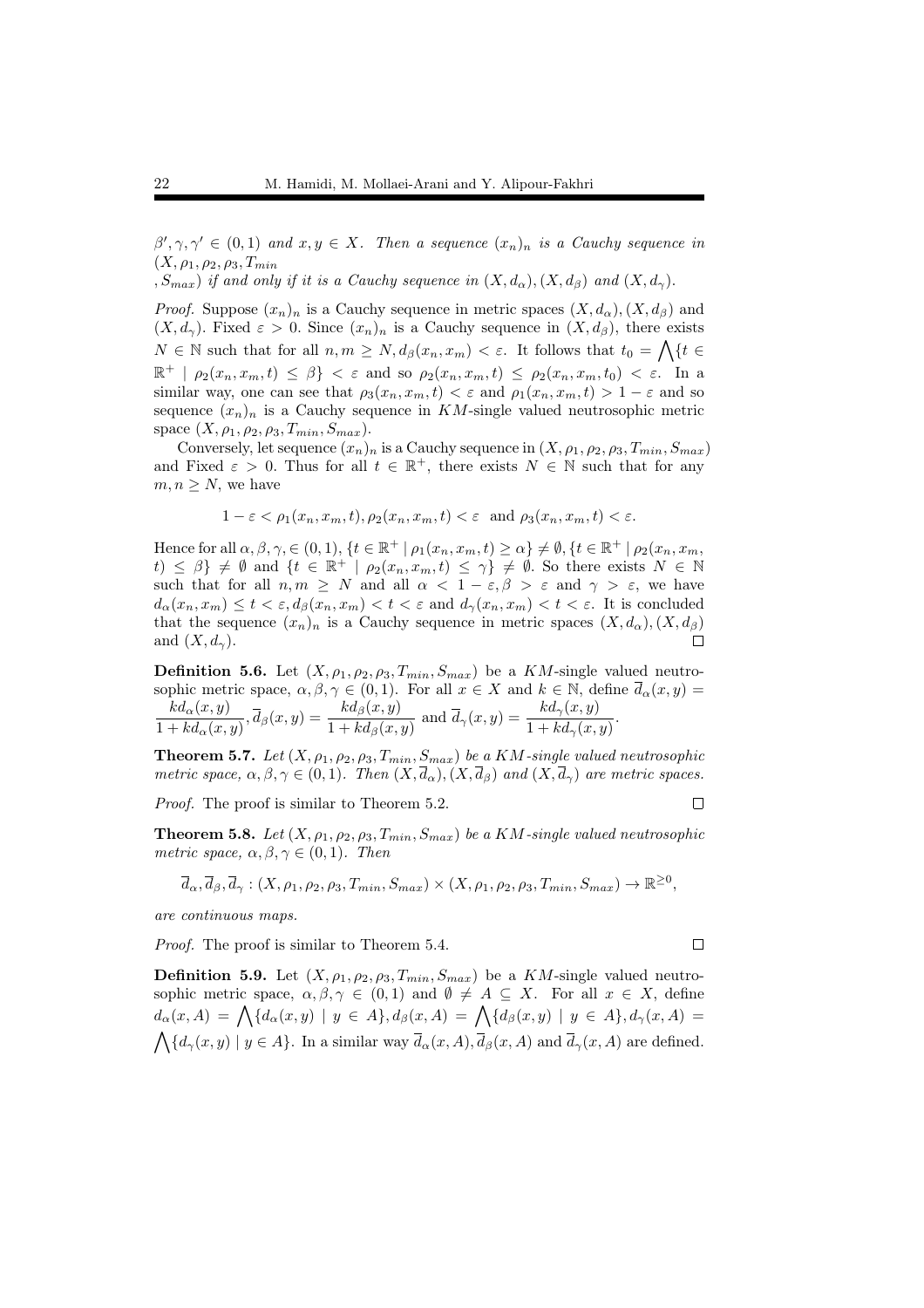**Theorem 5.10.** Let  $(X, \rho_1, \rho_2, \rho_3, T_{min}, S_{max})$  be a KM-single valued neutro*sophic metric space,*  $\alpha, \beta, \gamma \in (0,1)$  *and*  $\emptyset \neq A \subseteq X$ *. Then for all*  $x, y \in X$ 

- (*i*) *if*  $x \in A$ *, then*  $d_{\alpha}(x, A) = d_{\beta}(x, A) = d_{\gamma}(x, A) = 0$ ;
- (ii) for all  $a \in A$ ,  $d_{\alpha}(x, A) \leq d_{\alpha}(x, a)$ ,  $d_{\beta}(x, A) \leq d_{\beta}(x, a)$ ,  $d_{\gamma}(x, A) \leq d_{\gamma}(x, a)$ ;
- $(iii) |d_{\alpha}(x, A) d_{\alpha}(y, A)| \leq d_{\alpha}(x, y);$
- $(iv)$   $|d_{\beta}(x, A) d_{\beta}(y, A)| \leq d_{\beta}(x, y);$
- $(v)$   $|d_{\gamma}(x, A) d_{\gamma}(y, A)| \leq d_{\gamma}(x, y).$

*Proof.* (*i*)*,*(*ii*) It is clear.

 $(iii)$ *,* $(iv)$ *,* $(v)$  Let  $x, y \in X$ . If  $x = y$  or  $x, y \in A$ , then by items  $(i)$ *,* $(ii)$  it is straightforward. Suppose that  $x \neq y$ . Without loss of generality  $x \in A$  and  $y \notin A$ , implies that  $|d_{\alpha}(x, A) - d_{\alpha}(y, A)| = d_{\alpha}(y, A) \leq d_{\alpha}(y, x)$ . If  $x, y \notin A$ , then there exists  $a, a' \in A$  such that  $d_{\alpha}(x, A) = d_{\alpha}(x, a)$  and  $d_{\alpha}(y, A) = d_{\alpha}(y, a')$ . Since  $d_{\alpha}(x, a) \leq d_{\alpha}(x, a')$  and  $d_{\alpha}(y, a') \leq d_{\alpha}(y, a)$ , we get that  $|d_{\alpha}(x, a) - d_{\alpha}(y, a')| \leq$  $|d_{\alpha}(x,a') - d_{\alpha}(y,a')| \leq d_{\alpha}(x,y)$ . It follows that for all  $x,y \in X, |d_{\alpha}(x,A) |d_{\alpha}(y,A)| \leq d_{\alpha}(x,y), |d_{\beta}(x,A) - d_{\beta}(y,A)| \leq d_{\alpha}(x,y)$  and  $|d_{\gamma}(x,A) - d_{\gamma}(y,A)| \leq$  $d_{\gamma}(x, y)$ .  $\Box$ 

Corollary 5.11. Let  $(X, \rho_1, \rho_2, \rho_3, T_{min}, S_{max})$  be a KM-single valued neutro*sophic metric space,*  $\beta, \gamma \in (0,1)$  *and*  $\emptyset \neq A \subseteq X$ *. Then for all*  $x, y \in X$ 

- (*i*) *if*  $x \in A$ *, then*  $\overline{d}_{\alpha}(x, A) = \overline{d}_{\beta}(x, A) = \overline{d}_{\gamma}(x, A) = 0$ ;
- (ii) for all  $a \in A$ ,  $\overline{d}_{\alpha}(x, A) \vee \overline{d}_{\beta}(x, A) \vee \overline{d}_{\gamma}(x, A) \leq \overline{d}_{\alpha}(x, a) \wedge \overline{d}_{\beta}(x, a) \wedge \overline{d}_{\gamma}(x, a)$ ;
- $(iii)$   $|\overline{d}_{\alpha}(x, A) \overline{d}_{\alpha}(y, A)| \leq \overline{d}_{\alpha}(x, y)$ .
- $(iv)$   $|\overline{d}_{\beta}(x, A) \overline{d}_{\beta}(y, A)| \leq \overline{d}_{\beta}(x, y);$
- $(v)$   $|\overline{d}_{\gamma}(x, A) \overline{d}_{\gamma}(y, A)| \leq \overline{d}_{\gamma}(x, y)$ .

**Theorem 5.12.** Let  $(X, \rho_1, \rho_2, \rho_3, T_{min}, S_{max})$  be a KM-single valued neutro*sophic metric space,*  $\alpha, \beta, \gamma \in (0,1)$ *. Then for all*  $x \in X$  *and*  $\emptyset \neq A \subseteq X$ *,*  $d_{\alpha}(x, A), d_{\alpha}(x, A), d_{\alpha}(x, A): (X, \rho_1, \rho_2, \rho_3, T_{min}, S_{max}) \times (X, \rho_1, \rho_2, \rho_3, T_{min}, S_{max})$ *→* R *<sup>≥</sup>*<sup>0</sup> *are continuous maps.*

*Proof.* Suppose  $(x_n)_n$  is a sequence in *X* and in such a way that for all  $t \in$  $\mathbb{R}^+$ ,  $\lim_{n \to \infty} \rho_2(x_n, x, t) = 1$  and  $x \in X$ . Fixed  $\varepsilon > 0$ . Thus there exists  $N \in \mathbb{R}^+$ N such that for all  $n \geq N$ ,  $\rho_2(x_n, x, t) < \varepsilon$ . It follows that for all  $\varepsilon < \beta$ , we have  $\bigwedge \{t \in \mathbb{R}^+ \mid \rho_2(x_n, x, t) \leq \beta\} \neq \emptyset$  and so  $d_\beta(x_n, x) < t$ . Hence  $\lim_{n \to \infty} d_{\beta}(x_n, x) = 0.$  Using Theorem 5.10,  $|d_{\beta}(x, A) - d_{\beta}(x_n, A)| \leq d_{\beta}(x, x_n).$ Consequently,  $\lim_{n\to\infty} d_{\beta}(x_n, A) = d_{\beta}(x, A)$ . In a similar way, one can see that  $d_{\alpha}(x,A), d_{\alpha}(x,A): (X,\rho_1,\rho_2,\rho_3,T_{min},S_{max})\times (X,\rho_1,\rho_2,\rho_3,T_{min},S_{max})\rightarrow \mathbb{R}^{\geq 0}$ are continuous maps. $\Box$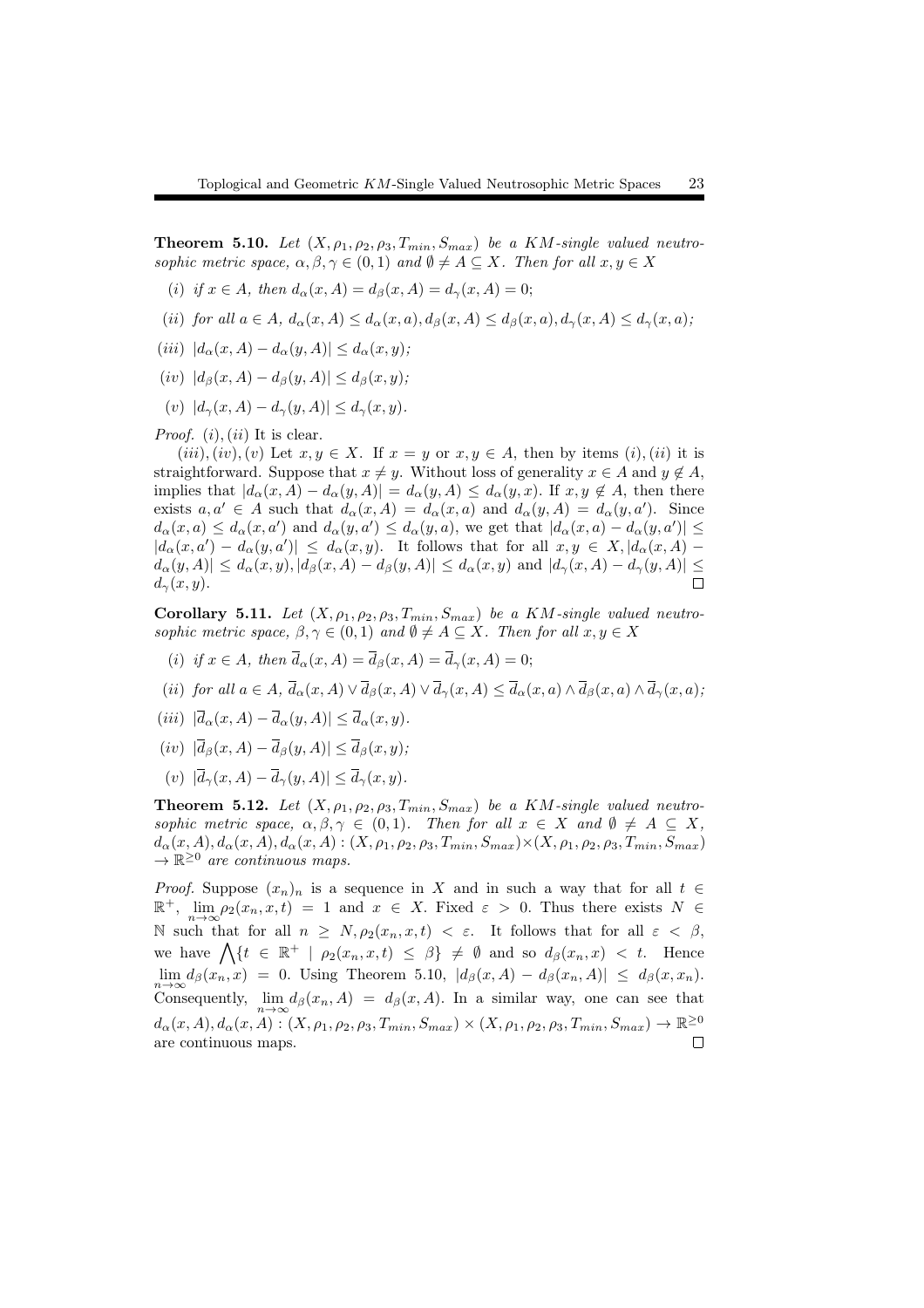Corollary 5.13. Let  $(X, \rho_1, \rho_2, \rho_3, T_{min}, S_{max})$  be a KM-single valued neutro*sophic metric space,*  $\alpha\beta, \gamma \in (0,1)$ *. Then for all*  $x \in X$  *and*  $\emptyset \neq A \subseteq X$ *,*  $\overline{d}_{\alpha}(x, A), \overline{d}_{\alpha}(x, A), \overline{d}_{\alpha}(x, A): (X, \rho_1, \rho_2, \rho_3, T_{min}, S_{max}) \times (X, \rho_1, \rho_2, \rho_3, T_{min}, S_{max})$ *→* R *<sup>≥</sup>*<sup>0</sup> *are continuous maps.*

Let  $(X, \rho_1, \rho_2, \rho_3, T_{min}, S_{max})$  be a  $KM$ -single valued neutrosophic metric space,  $\alpha, \beta, \gamma \in (0,1)$ . Then for all  $x \in X$  and  $\emptyset \neq A \subseteq X$ , define  $\overline{A} = \{y \mid \overline{\rho_1}(y, A, t) =$  $1, \overline{\rho_2}(y, A, t) = \overline{\rho_3}(y, A, t) = 0$  for all  $t > 0$ } and  $A = \{y \mid \overline{d}_{\alpha}(y, A) = \overline{d}_{\beta}(y, A) = 0\}$  $\overline{d}_{\gamma}(y, A) = 0$ .

Corollary 5.14. Let  $(X, \rho_1, \rho_2, \rho_3, T_{min}, S_{max})$  be a KM-single valued neutro*sophic metric space,*  $\alpha, \beta, \gamma \in (0,1)$ *. Then for all*  $x \in X$  *and*  $\emptyset \neq A \subseteq X$ *,*  $x \in \overline{A}$  *if and only if*  $x \in A$ *.* 

### 6. Conclusion

The present study has introduced a novel concept fuzzy algebra as *KM*-single valued neutrosophic metric spaces and has constructed finite or infinite *KM*-single valued neutrosophic metric spaces based on induced unit interval values. We can make a correspondence between metric spaces and *KM*-single valued neutrosophic metric spaces, so we show that *KM*-single valued neutrosophic metric spaces generate some topological spaces and metric spaces.

Conflicts of Interest. The authors declare that there are no conflicts of interest regarding the publication of this article.

#### References

- [1] M. A. Erceg, Metric spaces in fuzzy set theory, *J. Math. Anal. Appl.* 69 (1) (1979) 205–230.
- [2] M. Grabiec, Fixed points in fuzzy metric spaces, *Fuzzy. Set. Syst.* 27 (1988) 385–389.
- [3] A. George and P. Veeramani, On some results in fuzzy metric spaces, *Fuzzy. Set. Syst.* 64 (1994) 395–399.
- [4] M. Hamidi and F. Smarandache, Single-valued neutrosophic directed (Hyper)graphs and applications in networks, *J. Intell. Fuzzy. Syst.* 37 (2) (2019) 2869–2885.
- [5] M. Hamidi and F. Smarandache, Derivable single valued neutrosophic graphs based on KM-fuzzy metric, *IEEE Access*, (2020) DOI:10.1109/ACCESS.2020.3006164.